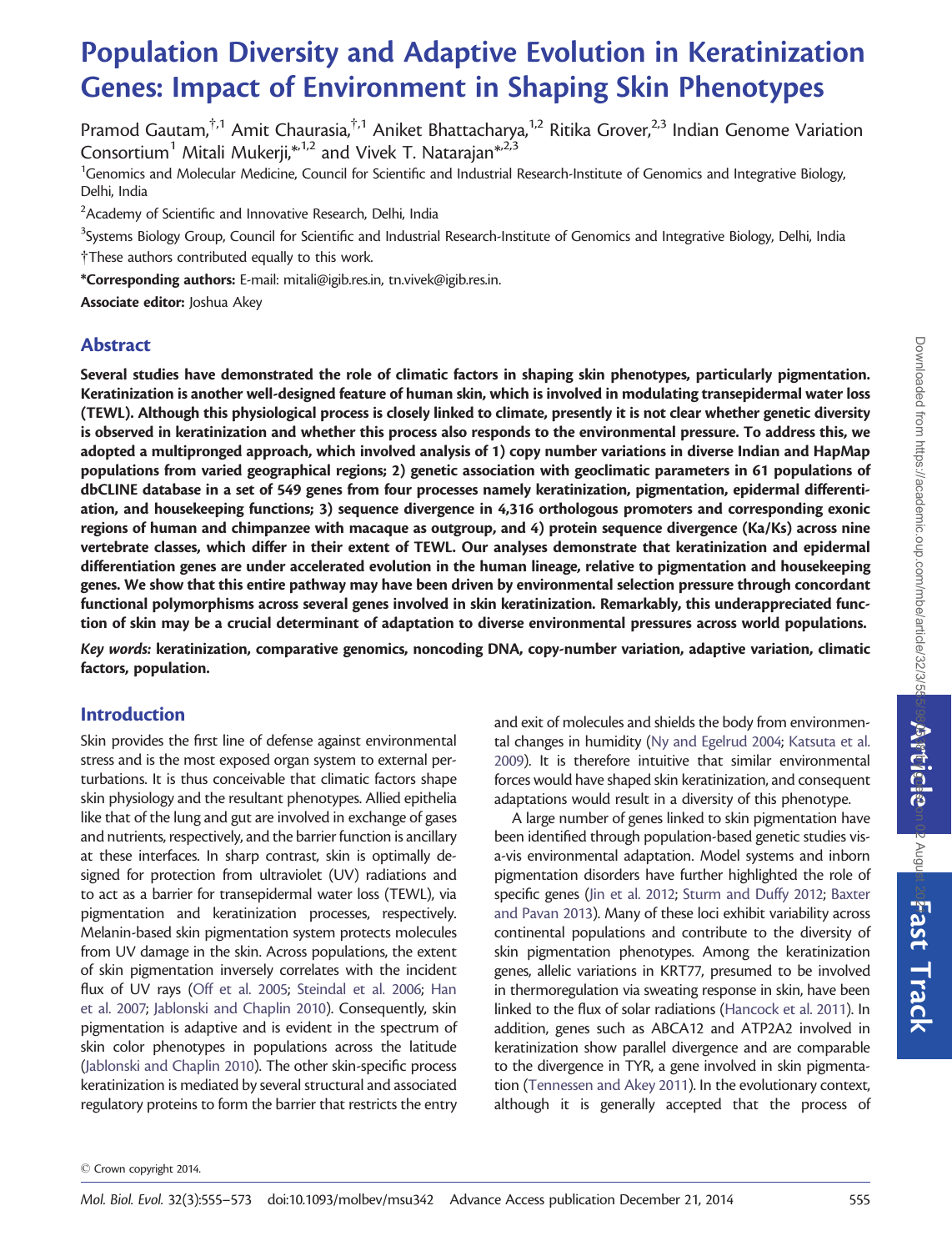keratinization is different among the vertebrate classes, genome-scale diversity and the influence of environmental parameters remain largely unexplored.

Comparative genomics provides an excellent opportunity to address mechanistic determinants of this diversity. In chimpanzee, the closest relative of humans, pigmentation is absent in the epidermal skin (Jablonski and Chaplin 2000). Additionally, the human lineage has witnessed the loss of functional body hair. This presents dual physiological challenge at the skin surface, UV damage, and thermoregulation coupled with excessive TEWL. This characteristic difference in physiology enables the assessment of genetic signatures that govern adaptive changes in skin physiology, as the human and chimpanzee genomes are almost identical. Earlier comparative genomic studies have identified a locus of epidermal differentiation complex at 1q21 (of the human genome) as the most rapidly diverging gene cluster (Baxter and Pavan 2013). In addition, 17q21 and 21q22 encode genes that contain several keratins and are also rapidly evolving in the chimpanzee–human clade. Recently, transgenomic capture and sequencing studies have suggested positive selection of keratinization genes to be operational in the primate exomes (George et al. 2011). This could be a key adaptive feature for the restoration of skin barrier compromised due to the loss of hair. In this context, comparative genomic strategy provides valuable support to large-scale genomic data from human populations and could be utilized to address the role of evolutionary forces in dictating selection of phenotypic traits.

In an earlier genome-wide analysis of large copy number variations (CNVs), we have observed extensive diversity in keratinization genes across different Indian populations (Gautam et al. 2012). We postulated that variability in genes governing skin keratinization would be a result of selection imposed by the climatic factors. To address this possibility, we adopted a multipronged approach using two unbiased and two focused analyses. Interestingly, keratinization also appears as one of the most enriched processes when we compare noncoding divergence in the 5-kb promoterproximal sequences in the orthologous genes between chimpanzee and human. Also it is substantially contributed by genomic repeat sequences, which implies novel mechanisms of gene regulation in this lineage. To examine the influence of climate on skin functions, we studied the association of singlenucleotide polymorphisms (SNPs) in keratinization genes with the environmental parameters enlisted in dbCLINE and found that approximately three-fourth of the genes contain at least one SNP having significant association with a climatic variable. We also observe that keratinization as a process is under accelerated evolution contributed by many structural genes linked to the core process of keratinization and regulators of epidermal differentiation. Throughout our analyses, we have compared the diversity in keratinization with pigmentation, as both of these skin-related processes are evidently under similar selection pressure. Our multipronged analyses from both unbiased and focused approaches reveal that keratinization-related processes show variation in the population, and environmental

parameters contribute to the genetic diversity of skin keratinization. In addition to providing a basis to skin phenotypic diversity, our study has direct implications in the incidence of skin disorders such as psoriasis, atopic dermatitis, and vitiligo, whose prevalence is known to significantly vary across geographic locations and seasons (Enamandram and Kimball 2013; Parisi et al. 2013).

# **Results**

## Keratinization Is Highly Diverse among Populations

In an earlier work, we had mapped large CNVs in a group of unrelated healthy subjects across 26 diverse Indian populations having multiple ethnic backgrounds and residing in varied geoclimatic zones (Gautam et al. 2012). The identification of CNVs was carried out using different analyses methods following stringent criteria for selection of SNPs for defining CNV regions (CNVRs). Further, we had validated the CNVs using different platforms such as sequenom. In our analysis, we had considered genes that are encompassed in large  $CNVRs$  ( $>100$  kb) deletion or duplication in 26 diverse Indian populations represented in the Indian Genome Variation Consortium (IGV) panel (Brahmachari et al. 2008). We had employed cn.FARMs, and CNVs were called with ten contiguous probes, which resulted in FDR-controlled CNVR predictions (Gautam et al. 2012). Additionally, using two independent CNV calling algorithms (GTC console and SVS7), we could illustrate a substantial overlap defining the CNVR (supplementary fig. S1, Supplementary Material online). GO enrichment analysis was carried out on a pooled set of genes with CNVRs from each individual population using DAVID. The complete genome was provided as background since we had used data from a genome-wide array (21,095 RefSeq genes from UCSC hg18 build). In the functional annotation clustering (FAC) module of DAVID, we used classification stringency as "high" and Fisher's exact P-value cutoff< 0.001 to identify functionally enriched clusters (supplementary table S1, Supplementary Material online). The plots (fig. 1a and b) depict all the GO-enriched terms in different populations. As is evident, keratinization is found to be enriched in many populations, and it remains significant even after FDR cutoff (0.05). Any systematic bias in probe representation could be ruled out as the average probe count per kb gene length was not very different: Epidermal differentiation (0.7), keratinization (0.8), and pigmentation (0.7) (supplementary fig. S1, Supplementary Material online). Despite similar representation in the array, pigmentation did not feature among the enriched classes, whereas keratinization and epidermal differentiation were significantly enriched in multiple populations. The extent of diversity in keratinization was similar to that of the olfactory processes, which are known to be highly diversified across populations (supplementary fig. S2, Supplementary Material online) (Hasin et al. 2008).

Following this lead, we extended our study to explore the extent of CNV in keratinization and epidermal differentiation in the HapMap populations. Because our earlier study was carried out on a low-density array (Affymetrix 50K), we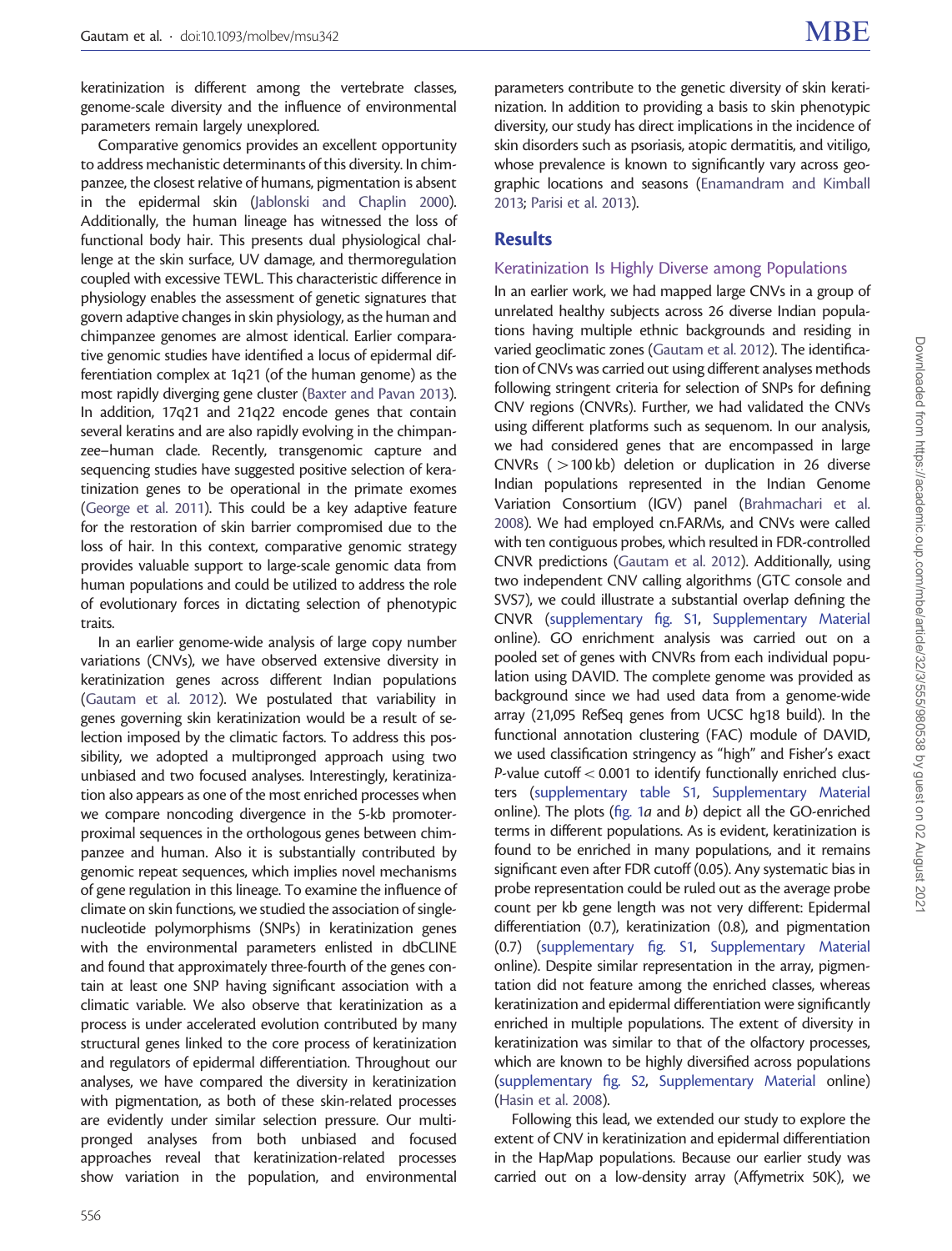obtained from FAC in DAVID. Only populations where enrichment scores were obtained have been plotted. Populations belonging to different ethnicities are color coded differently. Processes related to keratinization/epidermis morphogenesis emerge as one of the most enriched FAC terms across many populations. (c) The bean plot depicts the comparison of CNV prevalence in sample percentage between Fra. 1. Diversity of keratinization and epidermal differentiation in Indian and HapMap populations. Functional enrichment of genes containing CNVs in 26 diverse Indian populations is shown for deletion (a) and amplification (b) data set. x axis depicts the FAC terms enriched significantly in different populations is represented as scatter plot. y axis represents the negative log of the Fisher's exact P values of enrichment Indian and HapMap populations. CNVs in genes of three classes namely keratinization, pigmentation, and epidermal differentiation are represented. Indians compared with HapMap populations have higher CNVs. FIG. 1. Diversity of keratinization and epidermal differentiation in Indian and HapMap populations. Functional enrichment of genes containing CNVs in 26 diverse Indian populations is shown for deletion (a) and amplification (b) data set. x axis depicts the FAC terms enriched significantly in different populations is represented as scatter plot. y axis represents the negative log of the Fisher's exact P values of enrichment obtained from FAC in DAVID. Only populations where enrichment scores were obtained have been plotted. Populations belonging to different ethnicities are color coded differently. Processes related to Indian and HapMap populations. CNVs in genes of three classes namely keratinization, pigmentation, and epidermal differentiation are represented. Indians compared with HapMap populations have higher CNVs. keratinization/epidermis morphogenesis emerge as one of the most enriched FAC terms across many populations. (c) The bean plot depicts the comparison of CNV prevalence in sample percentage between CNVs identified from both Affymetrix 50K and 6.0 arrays in the Indian populations are shown and compared against HapMap CNVs genotyped on Affymetrix 6.0 array. CNVs identified from both Affymetrix 50 K and 6.0 arrays in the Indian populations are shown and compared against HapMap CNVs genotyped on Affymetrix 6.0 array.

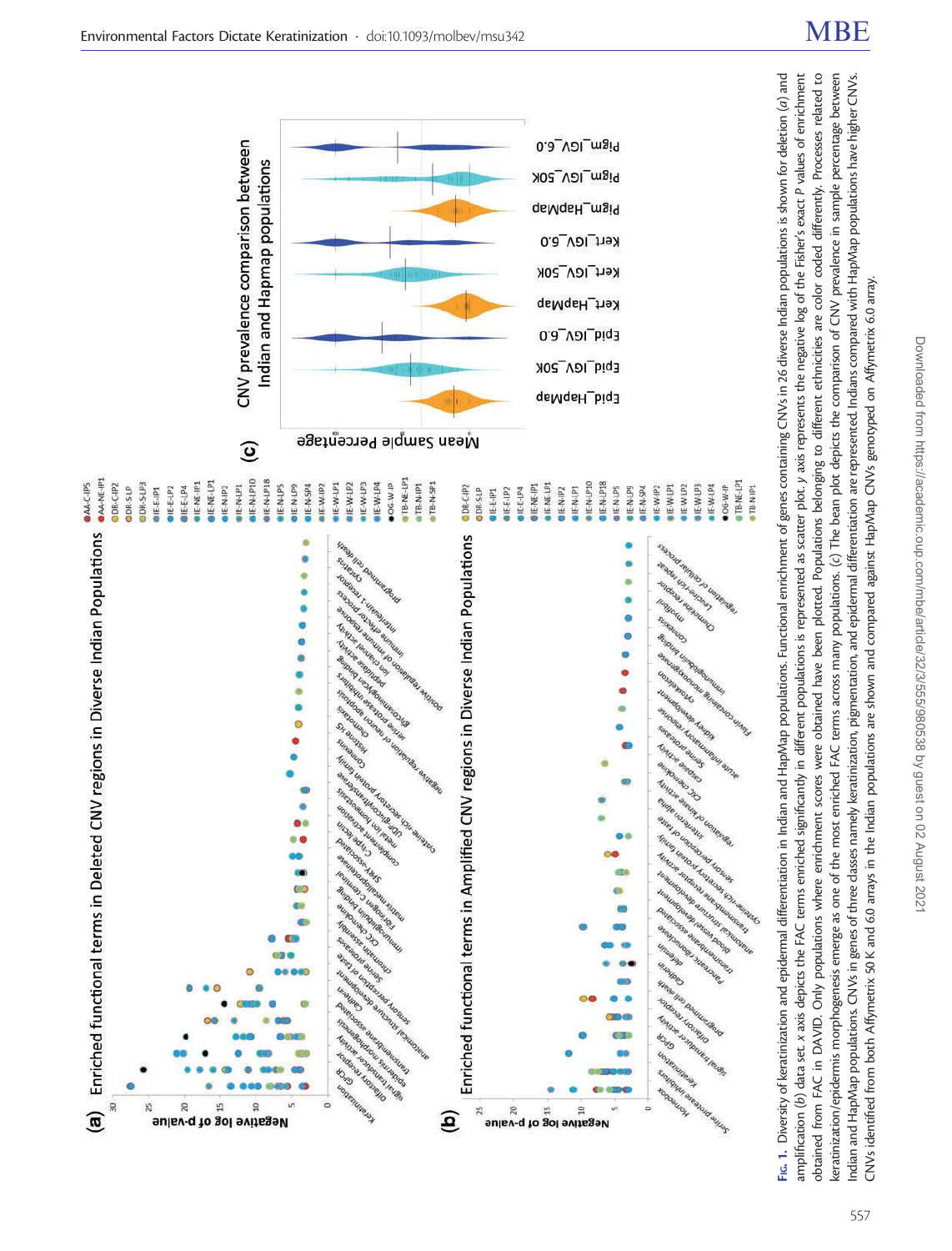genotyped a subset of our samples on Affymetrix 6.0 in seven populations, the same array used for genotyping the HapMap populations. Surprisingly, the overall sample proportion is higher among the Indian compared with individual HapMap populations across all the three categories: Epidermal differentiation, keratinization, and pigmentation (fig. 1c). Nearly, all the CNVs reported in HapMap were represented in the Indian population. This amounted to 30% of the total CNVs present in the Indian population owing to higher prevalence of CNVs. The details of the IGV and HapMap populations are provided in supplementary table S1, Supplementary Material online. The fidelity of this comparison is substantiated by the fact that it was carried out on the same genotyping platform Affymetrix 6.0 (supplementary fig. S3, Supplementary Material online). It is quite possible that diversity in the geoclimatic conditions along with the ethnic diversity in India have contributed to the CNV differences in selected gene sets with respect to that of the world populations.

# Divergence of Keratinization in the Chimpanzee–Human Lineage

Loss of hair and gain of epidermal pigmentation mark the transition from chimpanzee to humans and provide a suitable opportunity to address the role of selection in skin-related processes. The coding sequence, the entire 5-kb promoterproximal region, and the same after removing the nonrepetitive (unique) sequences were compared in 4,316 genes for which orthologs could be identified across human, chimpanzee, and macaque. The details of this analysis are provided in Materials and Methods section (also see supplementary text S1, Supplementary Material online). Divergence in the coding region was computed using substitution-based Jukes–Cantor (JC)-divergence measure (Chen et al. 2001). This measure, however, does not essentially capture the diversity of noncoding regions due to the presence of indels (insertions and deletions). Hence, we studied divergence in the gene regulatory motifs (GRMs) defined by the binding sites of transcription factors in the promoter regions (identified using TRANSFAC [http://www.gene-regulation.com/pub/databases.html, last accessed December 20, 2014]). We compared the orthologous pairs of genes between human and chimpanzee, taking macaque as an outgroup, to essentially capture divergence events specific to the chimpanzee–human lineage. The contribution of repeats to this divergence was also studied. Enrichment analysis was carried out on the genes (after applying an FDR cutoff <5%), which were present in the fourth quartile of divergence in all the comparisons (supplementary table S2, Supplementary Material online).

On the basis of the observation of divergence distribution pattern (see supplementary text S1, Supplementary Material online), we used a box plot to divide GRM-divergence values in four quartiles, the first being lowest and the fourth being highest divergence values between the two species (fig. 2a). A total of 269 genes that were highly diverged because of repeats along with overall high divergence at their 5-kb promoter-proximal region between human and chimpanzee were identified (fig. 2b). FAC was carried out for 187 genes

that harbored highly diverged GRMs between human and chimpanzee and did not feature in the macaque–human comparison (fig. 2c). Similar to our observations in the CNV analysis, we could observe high divergence in olfaction-related process in both the coding and the promoter regions, corroborating previous observations (Gilad et al. 2005; Hasin et al. 2008). Interestingly, keratinization and epidermal differentiation processes were also found to be enriched in both the coding and the regulatory region. This remained significant (P value  $< 0.05$ ) even after applying FDR correction (cutoff  $< 0.05$ ) in the coding regions (supplementary fig. S4, Supplementary Material online). In sharp contrast, pigmentation process was not enriched with similar scores. Surprisingly, keratinization does not feature with significant scores in the human–chimpanzee comparison of the promoter GRMs (P value  $< 0.02$ , FDR 31.6%) but appears as one of the most enriched processes upon inclusion of genomic repeats (P value  $<$  0.0005, FDR 0.95%) (supplementary fig. S5, Supplementary Material online). This suggests a functional involvement of repeats in generating keratinization diversity. It is interesting that sensory perception despite being a significant process in the pair-wise comparison (P value  $<$  0.0018, FDR 3.3%) is not contributed by repeats when macaque is used as the outgroup. Our study suggests that keratinization process is under selection in the human lineage, and different polymorphic DNA elements contribute to the diversity in the coding and the regulatory regions of these genes.

Mapping all keratinization genes revealed 57 highly divergent promoters in the chimpanzee–human lineage (due to the differential presence of GRMs within repetitive DNA). Ten of these were exclusively represented in the fourth quartile and were unique to the chimpanzee–human lineage (fig. 2b). Notably, these diverged genes were distributed across several loci in the genome including the previously reported 1q21 position (The Chimpanzee Sequencing and Analysis Consortium) suggesting that keratinization process as a whole is under selection (supplementary fig. S6, Supplementary Material online).

As CpG islands are known to have a relatively higher rate of mutation (Subramanian and Kumar 2006; Parker-Katiraee et al. 2007; Farcas et al. 2009), we wondered whether the observed GRM divergence was because of the differential presence of CpG methylation sites in the repetitive and unique DNA. Surprisingly, CpG methylation sites within GRMs in the repetitive region was found to be much lower compared with that of CpG sites within GRMs across the entire promoter (repetitive + unique regions). Upon removal of CpG stretches from our analyses, there was a marginal reduction in the number of genes present in the fourth quartile, and the enrichment analysis output was comparable to the set without CpG removal (supplementary table S2, Supplementary Material online). Hence, we conclude that the GRM divergence in the human–chimpanzee comparison is majorly influenced by repeats. Our observations thus suggest that a concerted diversification in keratinization process mediated by GRMs in repetitive DNA could contribute to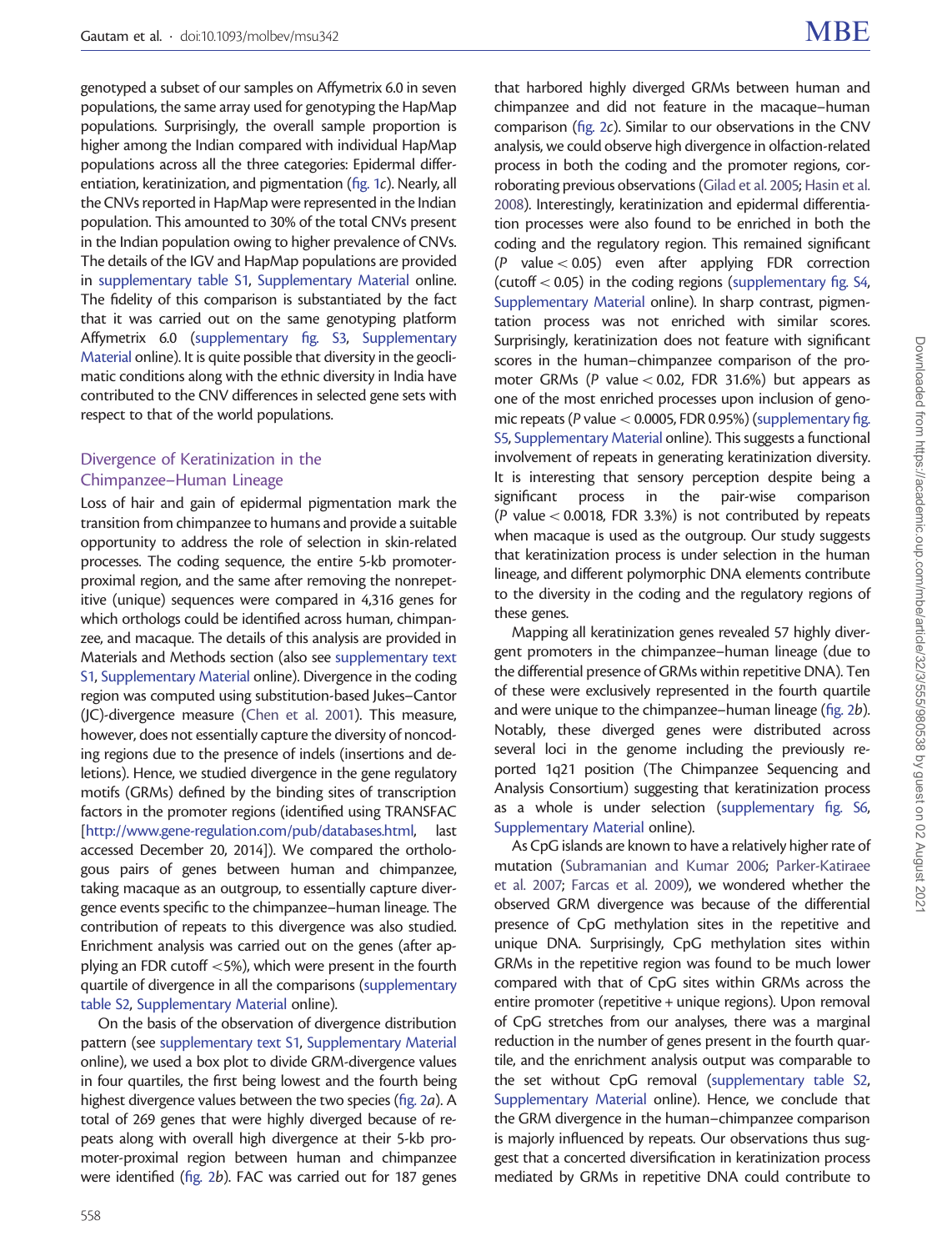





| GO 1d      | Term                            | Count          |                | PValue              | List Total Pop Hits |    | Pop Total | Fold Enrich Bonferroni |              | Beniamini FDR*     |                |
|------------|---------------------------------|----------------|----------------|---------------------|---------------------|----|-----------|------------------------|--------------|--------------------|----------------|
|            |                                 |                | œ              | <b>BE-D4</b>        | ş                   |    | 178       | 26295                  | ₹<br>岜       | 89E-07             |                |
| 216        | nocyte disterentiation          |                | œ              | PQ:<br><b>SHEEP</b> | ą                   |    | 1781      | 6.26295                | <b>D-368</b> | 89E-01             |                |
|            | fermis development              |                | 5.             | 886-03              | ş                   | G  |           | 463383                 | $30 - 0$     | <b>S4E-01</b><br>ŭ |                |
|            | ectoderm development            | $\overline{a}$ |                | 3.25E-03            | 48                  | 5  | 3178      | 204921                 | 9.75E-01     | $.06E-01$          |                |
| GO:0030855 | epithelial cell differentiation |                |                | 6.58E-03            | 48                  |    | 3178      | <b>SOS792</b>          | 9.99E-01     | 8.44E-01           | $\frac{8}{9}$  |
| GO:0060429 | epithelium development          | ē              | $\frac{4}{5}$  | 61E-03              | 48                  | ۶  | 178       | 825391                 | $-00E + 00$  | 21E-01             | $\frac{53}{2}$ |
|            |                                 |                | ¢<br>l         | 46E-02              | 48                  | ġ, | 178       | 520626                 | 1.00E+00     | 006+00             | 59.34          |
| GO:0007050 | cell cycle arrest               | in             |                | 8.23E-02            | 48                  | 36 | 178       | 2.982357               | 1.00E+00     | 006+00             | 74.77          |
| GO:0043588 | skin development                |                | $\overline{5}$ | 8.89E-02            | 48                  | H  | 178       | 856265                 | 1.00E+00     | 00E+00             | 77.54          |
| GO:0006090 | pyruvate metabolic process      |                | $\overline{5}$ | 8.89E-02            | 48                  | 1  | 178       | 856265                 | 1.00E+00     | 006+00             | 77.54          |
| GO:0046148 | igment biosynthetic process     | m              | $\overline{5}$ | 8.89E-02            | 148                 | į  | 3178      | 856265                 | $1.00E + 00$ | $1.00E+00$         | 77.54          |
| GO:0035121 | morphogenesis<br>ā              |                | $\overline{1}$ | 9.04E-02            | 48                  |    | 3178      | 21.47297               | 1.00E+00     | $.00E + 00$        | 78.12          |
|            |                                 |                |                |                     |                     |    |           |                        |              |                    |                |

Fig. 2. Genome-wide promoter and coding region divergence analysis between chimpanzee and human with macaque as an out-group. (a) A total of 4,316 orthologous 5-kb promoter-proximal regions were compared for GRM divergences between human and chimpanzee, taking macaque as an outgroup. Distribution of GRMs in human chimpanzee and human macaque promoters in 5-kb promoter-proximal regions and those mapping to only repeat regions are represented in box plots. Divergence contributed exclusively by repeats in this region was compared between chimpanzee-human and macaque-human (represented by the red and green boxes, respectively). The fourth quartile of each of these comparison sets of GRM divergence has been considered as the highly diverged set of promoters. The y axis represents the number of diverged GRMs. (b) The Venn diagram represents the overlap of the promoters from the fourth quartile of each comparison. The colors of each set represent the corresponding comparison in the box plot. We could identify 187 highly diverged set of promoters, which were unique to human chimpanzee lineage and from the repeat region. Table represents the gene-ontology analysis of these 187 genes for enrichment analysis. Interestingly, genes associated with development of epidermal and keratinization events were found to be emiched. (c) Comparative visualization of these emiched promoters from keratinization and pidermal differentiation process has been overlaid on each pair-wise comparison of GRM divergence where the promoters have been arranged based on their order of increasing divergence. The red vertical bars FIG. 2. Genome-wide promoter and coding region divergence analysis between chimpanzee and human with macaque as an out-group. (a) A total of 4,316 orthologous 5-kb promoter-proximal regions were compared for GRM divergences between human and chimpanzee, taking macaque as an outgroup. Distribution of GRMs in human chimpanzee and human macaque promoters in 5-kb promoter-proximal regions and those mapping to only repeat regions are represented in box plots. Divergence contributed exclusively by repeats in this region was compared between chimpanzee–human and macaque–human (represented by the red and green boxes, respectively). The fourth quartile of each of these comparison sets of GRM divergence has been considered as the highly diverged set of promoters. The y axis represents the number of diverged GRMs. (b) The Venn diagram represents the overlap of the promoters from the fourth quartile of each comparison. The colors of each set represent the corresponding comparison in the box plot. We could identify 187 highly diverged set of promoters, which were unique to human chimpanzee lineage and from the repeat region. Table represents the gene-ontology analysis of these 187 genes for enrichment analysis. Interestingly, genes associated with development of epidermal and keratiion events were found to be enriched promoters from the enriched promoters from keratinization and epidermal differentiation process has been overlaid on each pair-wise comparison of GRM divergence where the promoters have been arranged based on their order of increasing divergence. The red vertical bars represent the relative placement of these highly diverged promoters in each of the comparisons. represent the relative placement of these highly diverged promoters in each of the comparisons.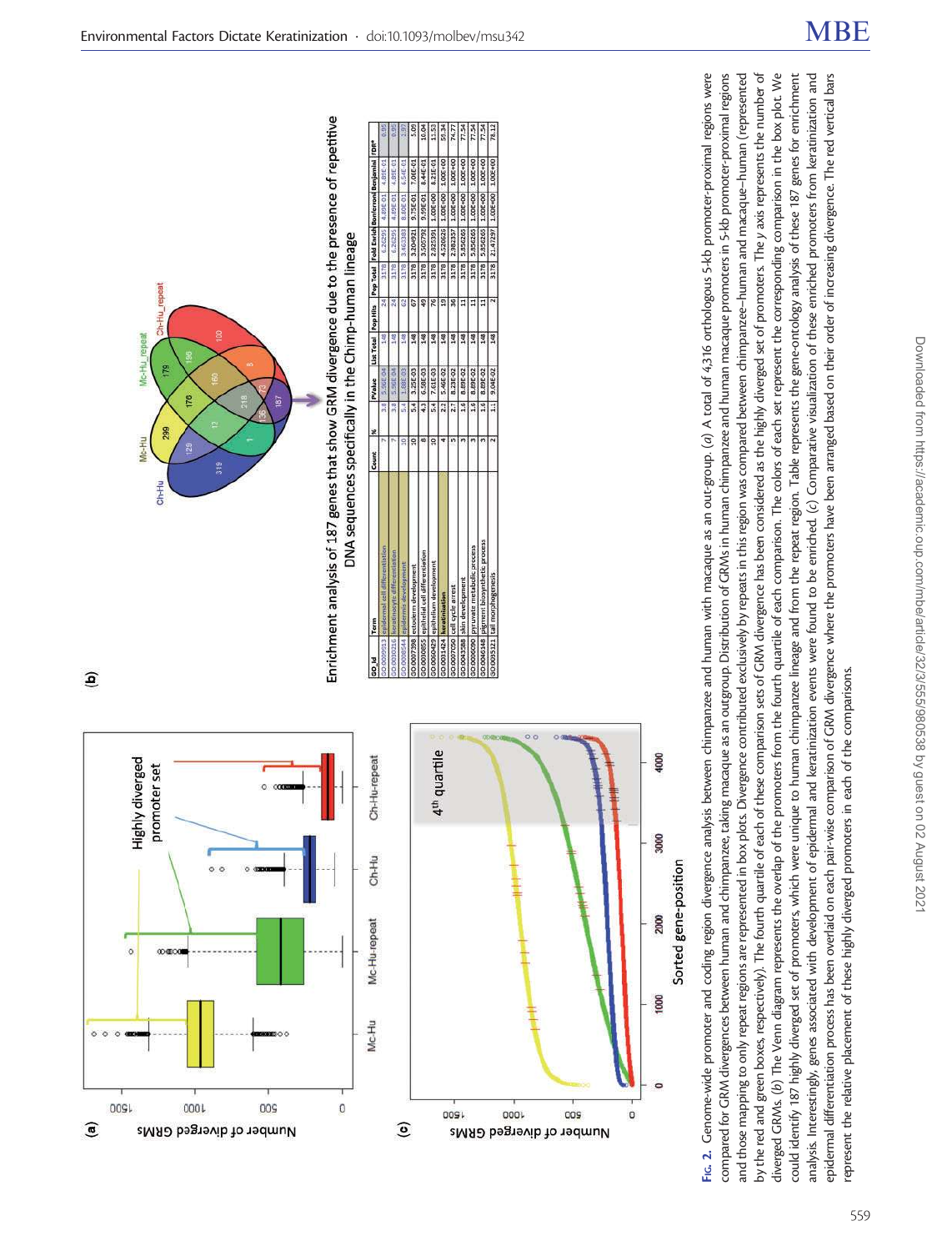phenotypic differences between chimpanzee and human skin.

#### Skin Keratinization Is under Environmental Selection

Divergence in several keratinization and epidermal differentiation genes that affect skin phenotypes raises the question whether these observed variations are a consequence of drift or natural selection. As skin is the organ most exposed to external perturbations, keratinization process could be under selection from the environmental factors. Earlier studies (Hancock et al. 2011) have elegantly demonstrated the genome-wide association of SNPs represented in the dbCLINE data set (http://genapps2.uchicago.edu:8081/ dbCLINE/main.jsp, last accessed March 25, 2014.) with climatic variables across similar ecoclines from diverse continental populations. These had been identified after regressing out several confounding factors. Specifically in the context of skin pigmentation, SNPs in several genomic loci were reported with high ranks. Thus, this was an ideal data set to examine the effect of climate variables on keratinization genes. We have analyzed the association of SNPs in our curated set of four processes (comprising keratinization, epidermal differentiation, pigmentation, and housekeeping genes) with 15 environmental parameters reported in dbCLINE. Details of the gene sets for this analysis are provided in supplementary tables S3 and S4, Supplementary Material online.

To identify a pathway-specific signal and prevent few high scoring SNPs from skewing the analysis, we considered all those genes which contain at least one SNP with transformed rank  $(TR)$  < 0.05 as reported by Hancock et al. (2011) (supplementary table S5, Supplementary Material online). In polygenic traits like pigmentation and keratinization, several independent loci are likely to contribute to the selection of phenotypes. As the association of human skin pigmentation with climatic variables is well appreciated, we first validated this hypothesis in this set of genes. Further, the earlier study also indicated that the environmental parameters are not completely independent of each other and hence several SNPs associate with more than one climate or ecoregion variable simultaneously. Manhattan plot representing the association of SNPs in each category with various environmental parameters reveals significant SNPs spanning the entire genome for each of the three processes (fig. 3a). This included the two pigmentation SNPs in SLC45A2 and OCA2 that were earlier reported to associate strongly with solar radiation (Hancock et al. 2011). Additionally, several independent loci were found to contain multiple significant SNPs above the threshold (-log-transformed TF 0.05) across several pigmentation genes and correlated climatic parameters. This provides an indication that climate-mediated selection may operate across the entire process.

Having verified this, we set out to address the association of environmental variables with the other three processes. We observed that pigmentation demonstrated maximal association, and housekeeping genes were poorly associated with all the variables. The spider plot (fig. 3b) represents the proportion of genes associated with each of these variables. Both

epidermal differentiation and keratinization process associated with all the parameters (supplementary fig. S7, Supplementary Material online). Maximal association could be observed with winter precipitation rate (28% of keratinization and 33% of epidermal differentiation genes) and winter relative humidity (28% and 31%, respectively). It is noteworthy that despite lower representation per gene, epidermal differentiation demonstrates substantial association with several parameters (supplementary table S6, Supplementary Material online). Interestingly, the keratinization genes showed a lower percentage of association with all variables compared with epidermal differentiation. Figure 3a compares these processes with constituent SNPs and the enhanced association of SNPs in epidermal differentiation is visible in a number of genes spread throughout the genome. Strikingly, the epidermal differentiation had more SNPs with moderately high scores than pigmentation. In contrast, several highranking SNPs contributed by few loci such as SLC45A2 and OCA2 for pigmentation. As epidermal differentiation governs the process of keratinization, it is likely that the climate-mediated selection operative in this process would also indirectly affect keratinization. We hypothesize that keratinization could be under selection due to environmental humidity. Our observations strongly support the determining role of environment in dictating the selection of skin keratinization phenotype. It is tempting to speculate that the environmental humidity would be the determining factor central to the associations. As many of the clinal variables are interconnected and are also related to solar process, it is difficult to disambiguate the specific role of humidity from other factors in dictating the selection and needs to be carefully addressed

# Keratinization of Skin across Vertebrates Is under Accelerated Evolution

in future studies.

To further dissect the role of environmental pressure in dictating genome evolution, we studied keratinization across nine different vertebrate species. These reside in diverse environments and have inherently different exposure to the selection pressure from the immediate environment. For the phylogenetic analyses, we have considered nine species taking at least one representative from each of the five major classes of vertebrates. Besides the three primates (human, chimpanzee, and rhesus monkey), we have also included house mouse (since rodents have branched off from an ancestral line, which is phylogenetically close to that of primates) and bottlenose dolphin (because we wanted to check if secondary adaptation to an aquatic mode of life has altered genomic signatures compared with that of other terrestrial mammals). In direct contrast with the other organisms, bottlenose dolphin is unique because they do not have to deal with TEWL, and hence, we anticipated changes in the genomic regions that affect the process of keratinization. Apart from these organisms, we have also included zebrafish, African tree frog, Anole lizard, and chicken. Notwithstanding the discordance in their absolute numbers, we have taken all the genes from each category to avoid introducing any bias (89 genes for keratinization, 208 for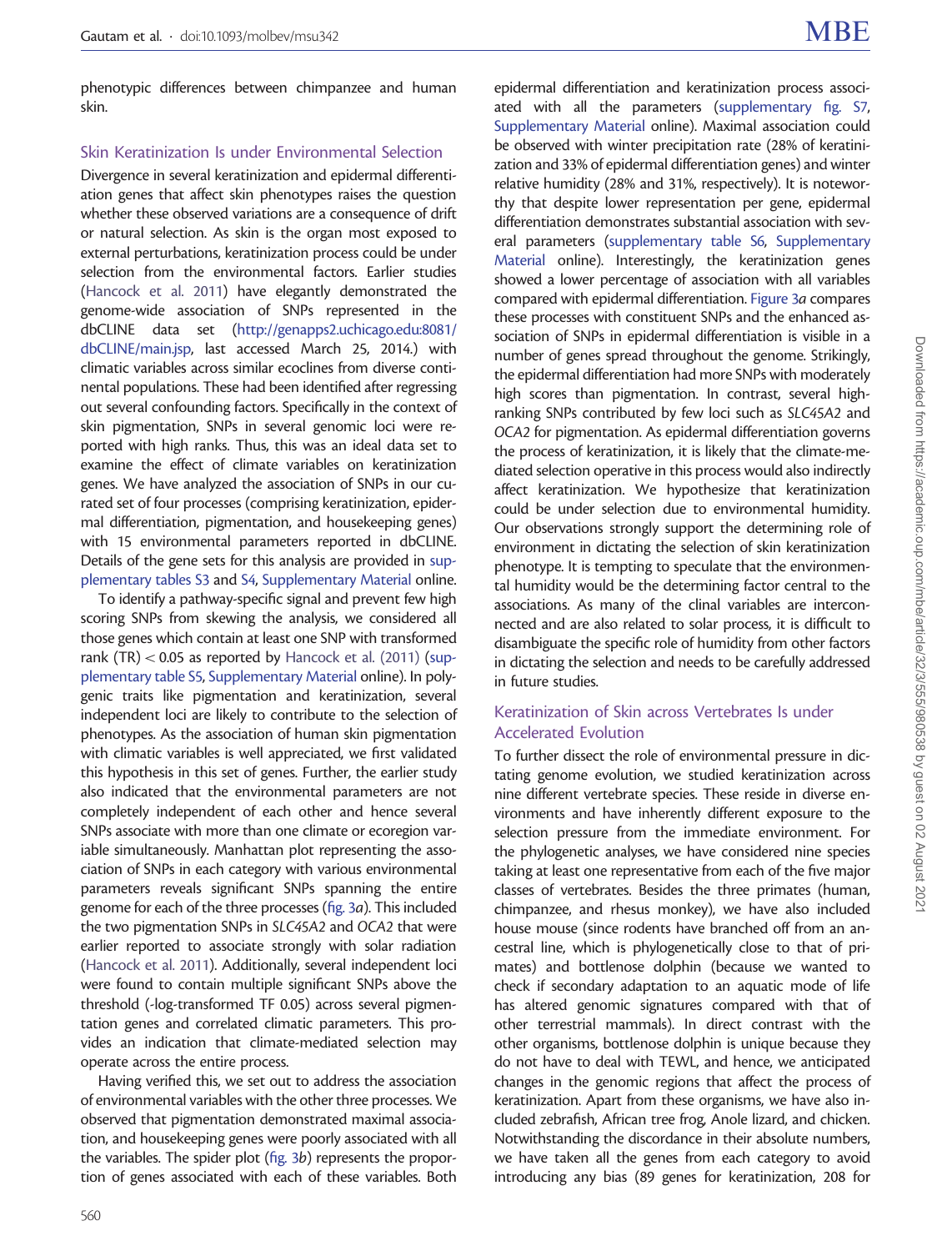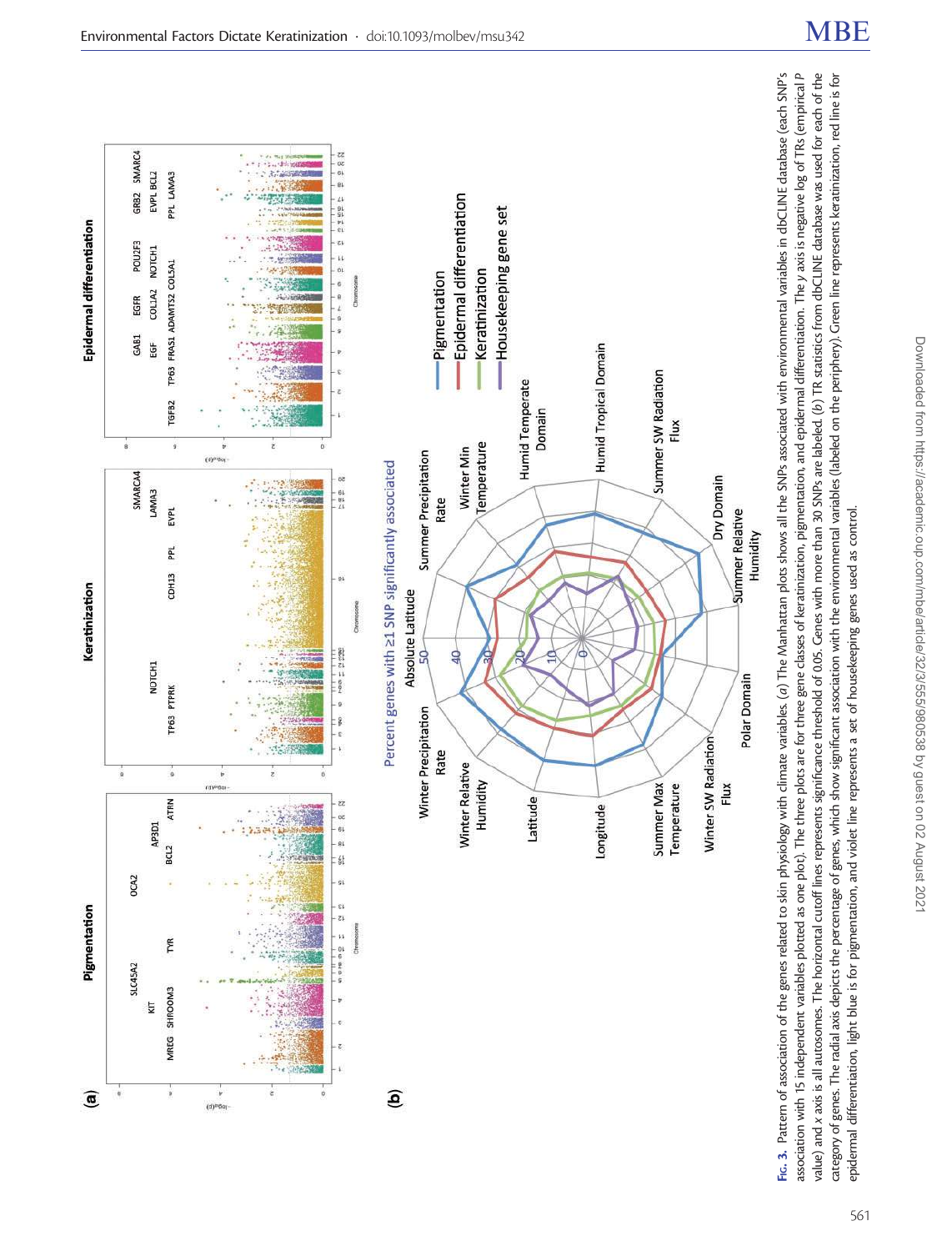epidermal differentiation, and 68 for pigmentation, supplementary table S3, Supplementary Material online). Orthologous mRNA and protein sequences of the four classes of genes (keratinization, epidermal differentiation, pigmentation, and housekeeping genes) were retrieved. Protein sequence diversity of the orthologs is represented as a heatmap (fig. 4). For some entries, orthologs were not found, and for some others, the genes were highly divergent at the sequence level and could not be traced by protein Basic Local Alignment Search Tool (BLAST) analysis (represented in white). Some of the entries were eliminated because they did not meet the quality cutoff criteria (query cover  $<$  30%) (represented in blue). Pigmentation proteins emerge as much more conserved in their sequence, and all the proteins under study were found in all nine organisms. Surprisingly, the level of diversity in the sequence was comparable to that of the housekeeping proteins, which show the highest conservation across the groups. However, genes involved in the process of keratinization are highly diverged across the vertebrate classes, especially among the nonmammals. The entire LCE and SPRR clusters are missing in most of the nonmammalian vertebrates. Epidermal differentiation-related proteins exhibit a great deal of variation across organisms, yet number of unidentifiable orthologs is less. It is noteworthy that most proteins from epidermal differentiation-related processes, pigmentation, and housekeeping show conservation across primates, whereas keratinization proteins are divergent with several proteins (like LOR, IVL, LCE3E, LCE5A, etc.) having marked changes.

Toward quantitating the diversity for assessing the directionality of gene change, Ka/Ks substitution ratio was taken as the measure of evolution. This parameter is scaled to neutral divergence and provides a convenient scale for comparing the average and distribution of the diversity index across the four processes. Ka/Ks indices were calculated for each of the nine species with respect to human, using the combined information of mRNA and protein sequences (elaborated in Materials and Methods section). Process-specific index was calculated by taking the average of the indices of the individual genes under that process. Average value of Ka/Ks for each comparison across four pathways is represented as a scatter plot (fig. 5a). Strikingly, the values are lower for the housekeeping and pigmentation processes when compared with keratinization and epidermal differentiation, clearly indicating that the later processes are under selection.

Only statistically significant Ka/Ks ratio values ( $P$  value  $\lt$  = 0.05; Fisher's exact test) were selected for further analyses. Distribution of Ka/Ks values was found to be between 0.001 to 2.495 with an average value of 0.143 and a standard deviation of 0.179 for all four categories considered together. To account for the contribution of CpG islands to this, we reanalyzed the Ka/Ks scores for the top hits after masking the CpG sites. Although most of the genes did not contain CpG sites within coding regions, for those that did, the reduction was nominal (supplementary table S4, Supplementary Material online). To identify whether the Ka/Ks distributions were significantly different for each of the skin-related biological processes in comparison to the housekeeping set of genes

for the region covered within the box  $(0.4 \geq$  Ka/Ks  $<$  1.0) (fig. 5b), we carried out nonparametric two-sample Kolmogorov– Smirnov test. We could observe that only keratinization genes were distributed significantly differently with a P-value score of 0.002. It is noteworthy that the bottlenose dolphin features at the top for keratinization, with the highest Ka/Ks value of 0.26.

## **Discussion**

Our study suggests a population-wide diversity in keratinization process and provides a compelling evidence for selection by environmental forces that could affect TEWL. The level of variations in keratinization genes mediated by CNVs is rather striking, as the diversity is comparable to processes such as olfaction. Albeit with varying frequencies across populations, there is a substantial overlap of genes under CNV in keratinization and epidermal differentiation across Indian and HapMap populations. This indicates that the mechanism of diversity in skin-related functions transcends populations. Although the human population diversity could have resulted from a drift or neutral selection, focused analysis of skin function genes in dbCLINE data revealed association of multiple genes of keratinization linked with a large number of geoclimatic variables, indicating a role of selection (table 1 and supplementary tables S6 and S7, Supplementary Material online). This was further substantiated by the observation of this being one of the most prominent processes that was highly diverged between chimpanzee and human, both in the promoter and coding regions. Comparative analysis of nine vertebrates revealed higher accelerated evolution of keratinization and epidermal differentiation genes compared with housekeeping genes. All these observations establish that keratinization process is under selection in relation to humidity.

Several interesting observations emerged out of our analysis on comparing the SNP frequencies of keratinization and epidermal differentiation genes with the environmental parameters. One hundred forty-nine out of 208 of epidermal differentiation and 63 out of 89 keratinization genes show association with one or more climatic variables. Among them, around 75% of keratinization genes and around 80% of epidermal differentiation genes are associated with humidity-related parameters. The entire process could be fine tuned by the interplay of selection operational at different levels. Genes with CNV polymorphism that associate with the environmental variables include a set of 14 genes, and all of them are involved in the core process of keratinization. Envoplakin (EVPL) and Pariplakin (PPL) link the cornified envelope to desmosomes and intermediate filaments and are associated with ten environmental variables (table 1). The key process of crosslinking during the terminal differentiation is mediated by transglutaminases 1 and 3, and they together associate with ten variables. Such association across several steps involved in keratinization strongly suggests a subtle but widespread selection signature for this skin process in different environments. Keratinization is a structural process, and the genes are highly repetitive, therefore it is possible that CNV polymorphisms are prevalent in this class of genes. Additionally, these genes are clustered at certain loci (like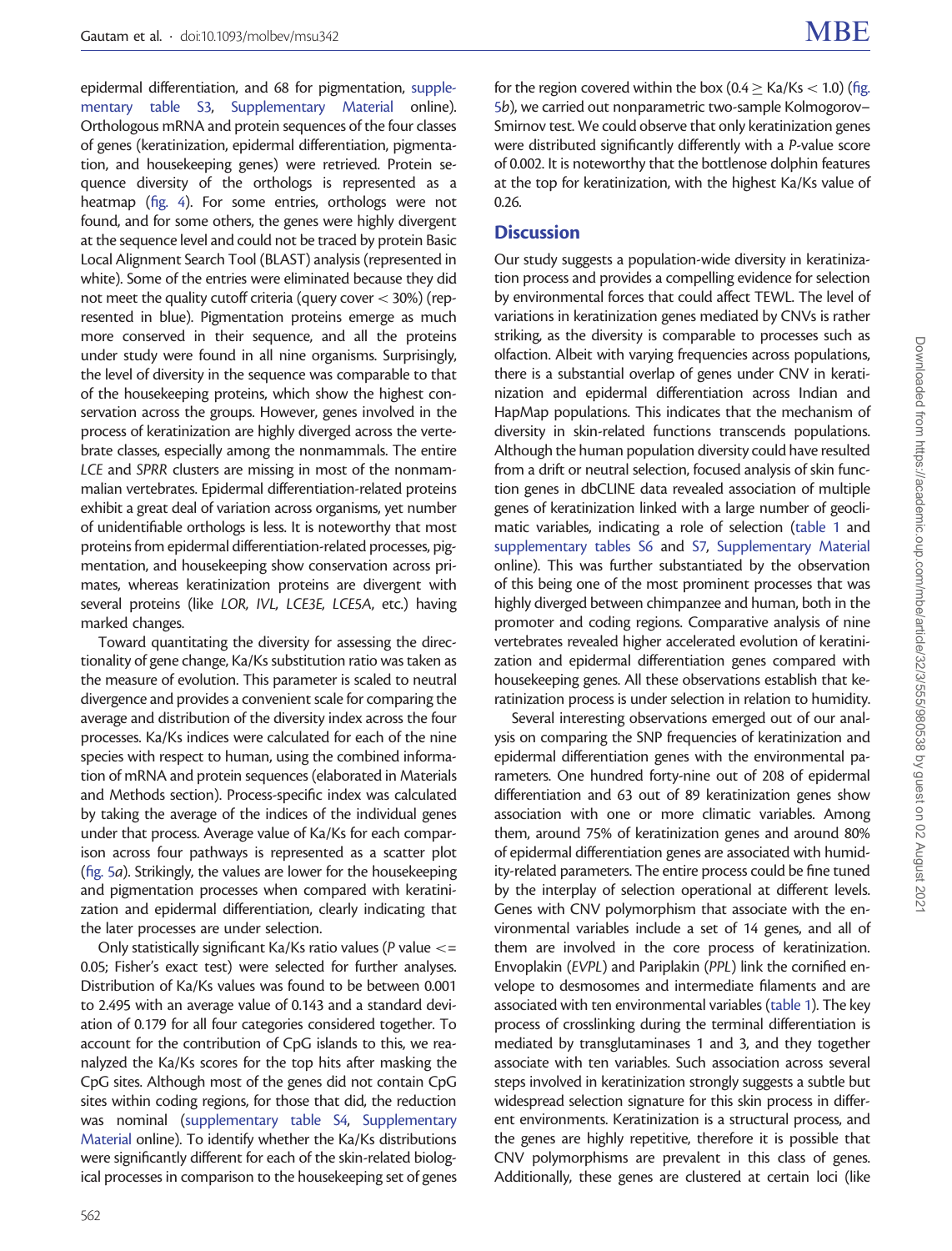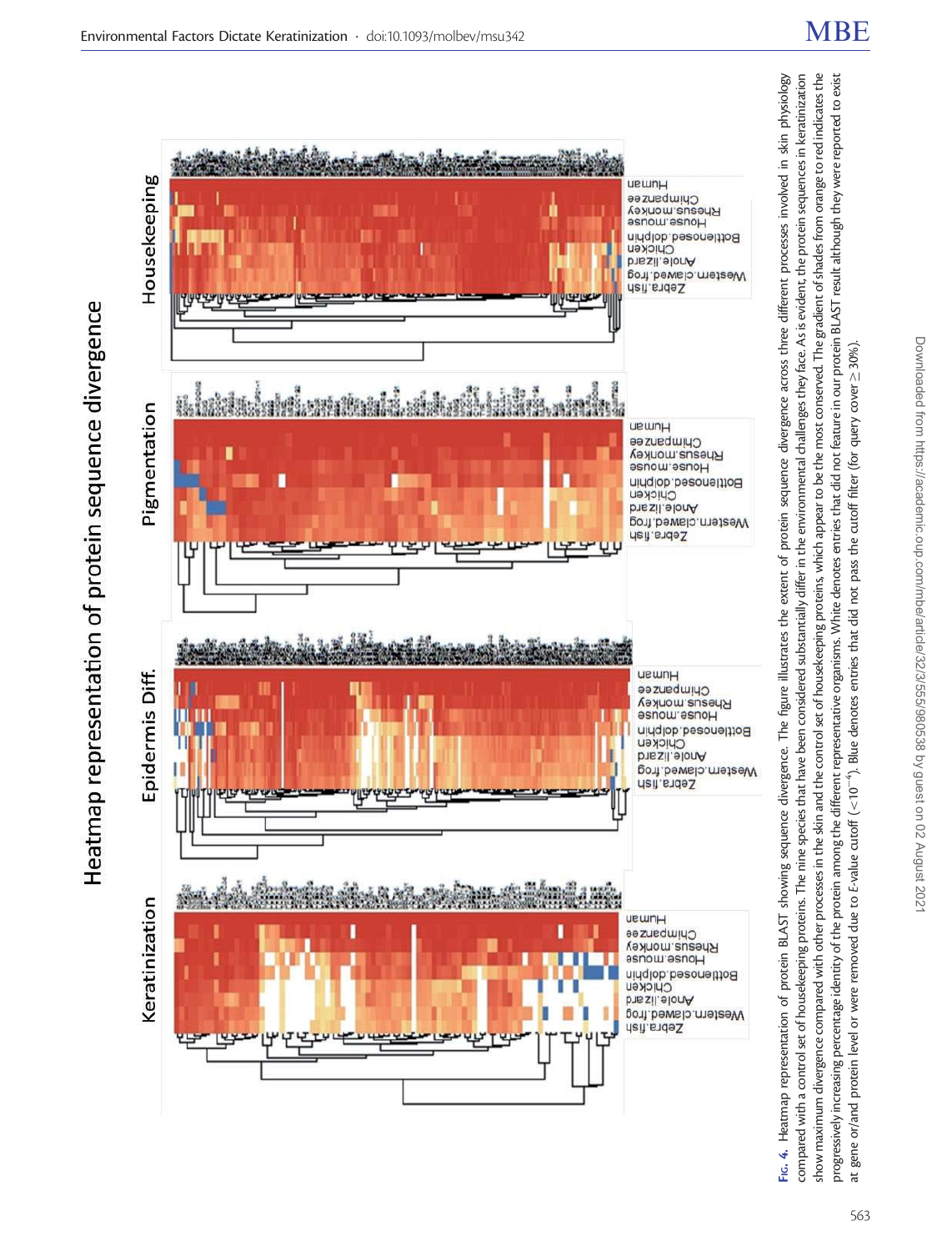

different comparisons. The x axis represents the values of Ka/Ks ratio and the y axis denotes the number of genes. The region where Ka/Ks values range between 0.4 and 0.9 is boxed for each process, and this region is different comparisons. The x axis represents the values of Ka/Ks ratio and the y axis denotes the number of genes. The region where Ka/Ks values range between 0.4 and 0.9 is boxed for each process, and this region is compared for all three skin-related processes against the housekeeping set. Keratinization is significantly different from housekeeping genes in the selected window (P value  $< 0.002$ ), whereas epidermal differentiation was not (P value  $<$  0.2), pigmentation was significantly different compared with housekeeping genes; however, the distribution was skewed toward lower Ka/Ks values. Outliers that have  $>1$ , Ka/Ks ratio have been compared for all three skin-related processes against the housekeeping set. Keratinization is significantly different from housekeeping genes in the selected window (P value  $<$  0.002), whereas epidermal differentiation was not (P value < 0.2), pigmentation was significantly different compared with housekeeping genes; however, the distribution was skewed toward lower Ka/Ks values. Outliers that have  $>1$ , Ka/Ks ratio have been contributed ndicated in the plots. The number of proteins that are under highly purifying selective pressure (Ka/Ks = 0) is most for housekeeping and least for keratinization (highlighted by downward pointing arrows). indicated in the plots. The number of proteins that are under highly purifying selective pressure (Ka/Ks = 0) is most for housekeeping and least for keratinization (highlighted by downward pointing arrows).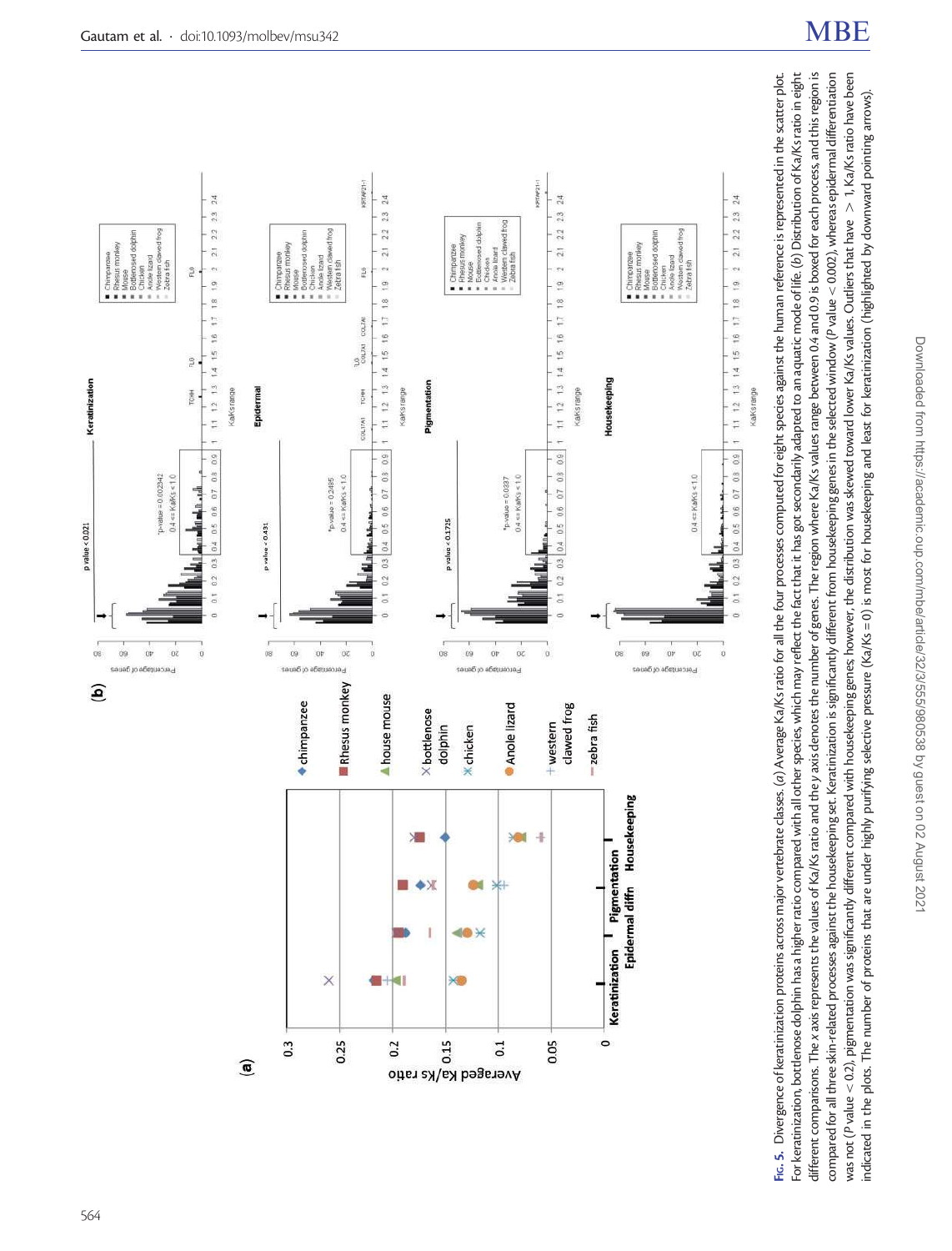|  |  |  |  |  | Table 1. Genes with Significant Associations to At Least Ten Climate Variables. |  |  |  |  |  |  |  |
|--|--|--|--|--|---------------------------------------------------------------------------------|--|--|--|--|--|--|--|
|--|--|--|--|--|---------------------------------------------------------------------------------|--|--|--|--|--|--|--|

| Sl. No       | <b>Gene Class</b>                            | Gene Name          | Chr.           | No. of<br>Significantly<br><b>Associated SNPs</b> | No. of Climate<br><b>Variables</b><br>Associated | Name of the Climate Variables                                          |
|--------------|----------------------------------------------|--------------------|----------------|---------------------------------------------------|--------------------------------------------------|------------------------------------------------------------------------|
| $\mathbf{1}$ | Keratinization                               | CDH <sub>13</sub>  | 16             | 270                                               | 15                                               | P, HTemp, D, HTr, AbsLt, Ts, Tw, Lt, Ln,<br>Ps, Pw, RHs, RHw, RFs, RFw |
| $\mathbf{2}$ | Keratinization                               | <b>PTPRK</b>       | 6              | 30                                                | 15                                               | P, HTemp, D, HTr, AbsLt, Ts, Tw, Lt, Ln,<br>Ps, Pw, RHs, RHw, RFs, RFw |
| 3            | Keratinization epidermis<br>differentiation  | TP63               | 3              | 45                                                | 15                                               | P, HTemp, D, HTr, AbsLt, Ts, Tw, Lt, Ln,<br>Ps, Pw, RHs, RHw, RFs, RFw |
| 4            | Keratinization, epidermis<br>differentiation | POU2F3             | 11             | 17                                                | 13                                               | P, HTemp, D, HTr, AbsLt, Ts, Tw, Lt, Ln,<br>RHs, RHw, RFs, RFw         |
| 5            | Keratinization, epidermis<br>differentiation | NOTCH <sub>1</sub> | 9              | 7                                                 | 11                                               | P, HTemp, D, Ts, Lt, Ps, Pw, RHs, RHw,<br>RFs, RFw                     |
| 6            | Keratinization, epidermis<br>differentiation | <b>EVPL</b>        | 17             | 5                                                 | 10                                               | P, HTr, AbsLt, Tw, Lt, Ps, Pw, RHs, RFs,<br><b>RFw</b>                 |
| 7            | Keratinization, epidermis<br>differentiation | LAMA3              | 18             | 19                                                | 10                                               | HTemp, D, HTr, AbsLt, Ts, Lt, Ln, RHs,<br>RHw, RFs                     |
| 8            | Keratinization, epidermis<br>differentiation | <b>PPL</b>         | 16             | 9                                                 | 10                                               | P, HTemp, Tw, Lt, Ln, Ps, Pw, RHs, RFs,<br><b>RFw</b>                  |
| 9            | Epidermis differentiation                    | <b>EGFR</b>        | 7              | 41                                                | 15                                               | P, HTemp, D, HTr, AbsLt, Ts, Tw, Lt, Ln,<br>Ps, Pw, RHs, RHw, RFs, RFw |
| 10           | Epidermis differentiation                    | <b>TP63</b>        | 3              | 45                                                | 15                                               | P, HTemp, D, HTr, AbsLt, Ts, Tw, Lt, Ln,<br>Ps, Pw, RHs, RHw, RFs, RFw |
| 11           | Epidermis differentiation                    | <b>ADAMTS2</b>     | 5              | 24                                                | 14                                               | P, D, HTr, AbsLt, Ts, Tw, Lt, Ln, Ps, Pw,<br>RHs, RHw, RFs, RFw        |
| 12           | Epidermis differentiation                    | FRAS1              | 4              | 75                                                | 14                                               | HTemp, D, HTr, AbsLt, Ts, Tw, Lt, Ln, Ps,<br>Pw, RHs, RHw, RFs, RFw    |
| 13           | Epidermis differentiation                    | PLCE1              | 10             | 23                                                | 14                                               | P, HTemp, HTr, AbsLt, Ts, Tw, Lt, Ln, Ps,<br>Pw, RHs, RHw, RFs, RFw    |
| 14           | Epidermis differentiation                    | TGFB <sub>2</sub>  | 1              | 15                                                | 14                                               | P, HTemp, D, HTr, AbsLt, Ts, Tw, Lt, Ps,<br>Pw, RHs, RHw, RFs, RFw     |
| 15           | Epidermis differentiation                    | GAB1               | 4              | 17                                                | 13                                               | D, HTr, AbsLt, Ts, Tw, Lt, Ps, Pw, RHs,<br>RHw, RFs, RFw               |
| 16           | Epidermis differentiation                    | NTF3               | 12             | 18                                                | 13                                               | HTemp, D, HTr, AbsLt, Ts, Tw, Lt, Ln, Ps,<br>Pw, RHs, RHw, RFs         |
| 17           | Epidermis differentiation                    | POU2F3             | 11             | 17                                                | 13                                               | P, HTemp, D, HTr, AbsLt, Ts, Tw, Lt, Ln,<br>RHs, RHw, RFs, RFw         |
| 18           | Epidermis differentiation                    | <b>PPARA</b>       | 22             | 17                                                | 13                                               | P, HTemp, D, HTr, AbsLt, Ts, Tw, Ln, Ps,<br>Pw, RHs, RHw, RFs          |
| 19           | Epidermis differentiation                    | BCL <sub>2</sub>   | 18             | 25                                                | 12                                               | HTemp, D, HTr, AbsLt, Ts, Tw, Lt, Ln,<br>Pw, RHs, RFs, RFw             |
| 20           | Epidermis differentiation                    | COL5A1             | 9              | 23                                                | 12                                               | P, HTr, AbsLt, Ts, Lt, Ln, Ps, Pw, RHs,<br>RHw, RFs, RFw               |
| 21           | Epidermis differentiation                    | EGF                | 4              | 13                                                | 12                                               | P, HTemp, D, HTr, AbsLt, Ts, Lt, Ln, RHs,<br>RHw, RFs, RFw             |
| 22           | Epidermis differentiation                    | COL5A3             | 19             | 8                                                 | 11                                               | P, HTemp, D, HTr, AbsLt, Tw, Lt, Ps, Pw,<br>RFs, RFw                   |
| 23           | Epidermis differentiation                    | NOTCH <sub>1</sub> | 9              | 7                                                 | 11                                               | P, HTemp, D, Ts, Lt, Ps, Pw, RHs, RHw,<br>RFs, RFw                     |
| 24           | Epidermis differentiation                    | SPINK5             | 5              | 12                                                | 11                                               | P, HTemp, D, Ts, Tw, Lt, Ln, RHs, RHw,<br>RFs, RFw                     |
| 25           | Epidermis differentiation                    | COL1A2             | 7              | 17                                                | 10                                               | P, HTemp, D, Ts, Lt, Ln, RHs, RHw, RFs,<br><b>RFw</b>                  |
| 26           | Epidermis differentiation                    | <b>DGKD</b>        | $\overline{2}$ | 12                                                | 10                                               | P, HTemp, D, HTr, Ln, Ps, Pw, RHs, RHw,<br>RFs                         |
| 27           | Epidermis differentiation                    | <b>EVPL</b>        | 17             | 5                                                 | 10                                               | P, HTr, AbsLt, Tw, Lt, Ps, Pw, RHs, RFs,<br><b>RFw</b>                 |
| 28           | Epidermis differentiation                    | GRB <sub>2</sub>   | 17             | 11                                                | 10                                               | HTr, AbsLt, Ts, Tw, Lt, Ps, Pw, RHs, RFs,<br>RFw                       |

(continued)

Downloaded from https://academic.oup.com/mbe/article/32/3/555/980538 by guest on 02 August 2021 Downloaded from https://academic.oup.com/mbe/article/32/3/555/980538 by guest on 02 August 2021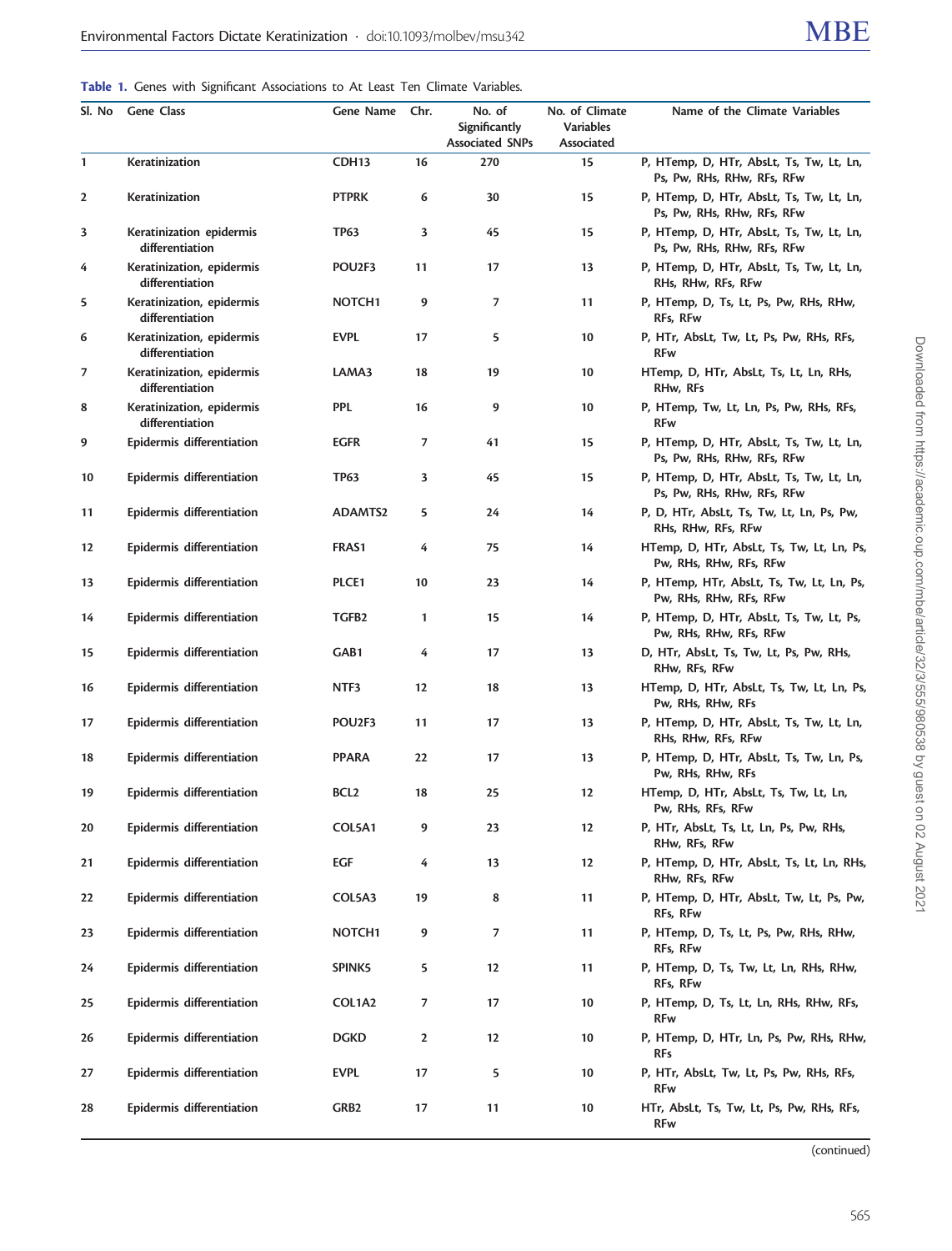Table 1. Continued

| Sl. No | <b>Gene Class</b>         | Gene Name           | Chr.         | No. of<br>Significantly<br><b>Associated SNPs</b> | No. of Climate<br><b>Variables</b><br>Associated | Name of the Climate Variables                                          |
|--------|---------------------------|---------------------|--------------|---------------------------------------------------|--------------------------------------------------|------------------------------------------------------------------------|
| 29     | Epidermis differentiation | LAMA3               | 18           | 19                                                | 10                                               | HTemp, D, HTr, AbsLt, Ts, Lt, Ln, RHs,<br>RHw, RFs                     |
| 30     | Epidermis differentiation | <b>PPL</b>          | 16           | 9                                                 | 10                                               | P, HTemp, Tw, Lt, Ln, Ps, Pw, RHs, RFs,<br><b>RFw</b>                  |
| 31     | Epidermis differentiation | WNT7A               | 3            | 11                                                | 10                                               | HTemp, D, HTr, Ts, Lt, Ln, Ps, Pw, RHw,<br><b>RFs</b>                  |
| 32     | Pigmentation              | OCA <sub>2</sub>    | 15           | 51                                                | 15                                               | P, HTemp, D, HTr, AbsLt, Ts, Tw, Lt, Ln,<br>Ps, Pw, RHs, RHw, RFs, RFw |
| 33     | Pigmentation              | SHROOM3             | 4            | 38                                                | 15                                               | P, HTemp, D, HTr, AbsLt, Ts, Tw, Lt, Ln,<br>Ps, Pw, RHs, RHw, RFs, RFw |
| 34     | Pigmentation              | <b>ATRN</b>         | 20           | 31                                                | 12                                               | P, HTemp, D, AbsLt, Ts, Tw, Lt, Ln, Pw,<br>RHs, RHw, RFw               |
| 35     | Pigmentation              | BCL <sub>2</sub>    | 18           | 25                                                | 12                                               | HTemp, D, HTr, AbsLt, Ts, Tw, Lt, Ln,<br>Pw, RHs, RFs, RFw             |
| 36     | Pigmentation              | RAB <sub>27</sub> A | 15           | 11                                                | 12                                               | HTemp, D, HTr, AbsLt, Ts, Tw, Lt, Ln, Ps,<br>RHs, RFs, RFw             |
| 37     | Pigmentation              | <b>SLC45A2</b>      | 5            | 12                                                | 12                                               | HTemp, D, HTr, AbsLt, Ts, Lt, Ps, Pw,<br>RHs, RHw, RFs, RFw            |
| 38     | Pigmentation              | AP3D1               | 19           | 11                                                | 11                                               | P, HTemp, HTr, AbsLt, Ts, Tw, Lt, Ln, Ps,<br>RHs, RFw                  |
| 39     | Pigmentation              | MYO7A               | 11           | 15                                                | 11                                               | P, D, HTr, Ts, Lt, Ln, Ps, Pw, RHs, RHw,<br><b>RFs</b>                 |
| 40     | Pigmentation              | <b>TYR</b>          | 11           | 15                                                | 11                                               | P, HTemp, D, HTr, AbsLt, Tw, Lt, Ps, RHs,<br>RFs, RFw                  |
| 41     | Pigmentation              | <b>AMBP</b>         | 9            | 6                                                 | 10                                               | Ts, Tw, Lt, Ln, Ps, Pw, RHs, RHw, RFs,<br><b>RFw</b>                   |
| 42     | Pigmentation              | GNA11               | 19           | 6                                                 | 10                                               | P, HTr, Ts, Tw, Lt, Ln, Ps, Pw, RHw, RFw                               |
| 43     | Pigmentation              | PAX <sub>3</sub>    | $\mathbf{2}$ | 14                                                | 10                                               | P, HTemp, AbsLt, Ts, Tw, Lt, Ps, Pw, RFs,<br><b>RFw</b>                |

NOTE-Genes with significant association with at least ten climate variables are shown along with the associated variables coded as follows: AbsLt, absolute latitude; Ts, Ave\_max\_T (summer); Tw, Ave\_min\_T (winter); P, Bailey100 (polar domain); HTemp, Bailey200 (humid temperate domain); D, Bailey300 (dry domain); HTr, Bailey400 (humid tropical domain); Lt, latitude; Ln, longitude; Ps, Precip\_rate (summer); Pw, Precip\_rate (winter); RHs, Rel\_hum (summer); RHw, Rel\_hum (winter); RFs, SW\_rad\_flux (summer); RFw, SW\_rad\_flux (winter).

the 1q21 epidermal differentiation complex), further enabling recombination-based generation of CNV polymorphisms. It is interesting that despite this clustering of genes, CNV polymorphisms are also contributed by discrete loci spread throughout the genome thereby highlighting the role of selection in mediating this diversity. Studies with filaggrin (FLG) gene support these observations, and the coding repeat polymorphisms in this gene is a strong indicator of population ancestry (Ginger et al. 2005; Nemoto-Hasebe et al. 2009; Brown et al. 2012).

During the course of our study, detailed admixture mapping of modern humans with Neanderthals was reported (Sankararaman et al. 2014; Vernot and Akey 2014). Intriguingly, the parts of the Neanderthal genome that show signatures of adaptive introgression feature a set of keratins (Vernot and Akey 2014). This has led to the hypothesis that Neanderthal alleles that affect skin keratinization may have helped modern humans reside in regions outside Africa (Sankararaman et al. 2014). Therefore, we compared the level of protein sequence divergence for a set of hair and follicular keratins against epidermal keratins in skin among human and other higher primates. The list of keratins was taken from a detailed study by Moll et al. (2008). Although the

hair and follicular keratins were found to be highly conserved among the great apes, the epidermal keratins were relatively more diverged, at least at the protein sequence level (supplementary fig. S8 and table S8, Supplementary Material online). This observation further corroborates the role of selection in skin keratinization. Such variability may have very well provided primates with different fitness advantages to adapt to different environmental niches.

Recently analysis of the gorilla genome has indicated that for EVPL, the rate of evolution is the highest (Scally et al. 2012). It is plausible that EVPL and other keratinization genes might have evolved to confer a specific immunity to abrasions caused by knuckle-walking, a feature common in gorilla. In our analysis, higher divergence of epidermal keratins against more conserved hair and follicular keratins observed among great apes further supports these conjectures (supplementary fig. S8, Supplementary Material online). With the loss of body hair, the skin is likely to be more prone to abrasions, hence the need to evolve altered keratinization could be rationalized. These observations add further credence to this study and suggest that selection of keratinization could be operative at several levels in parallel. Further mechanistic basis of the observed diversity were obtained by comparative genome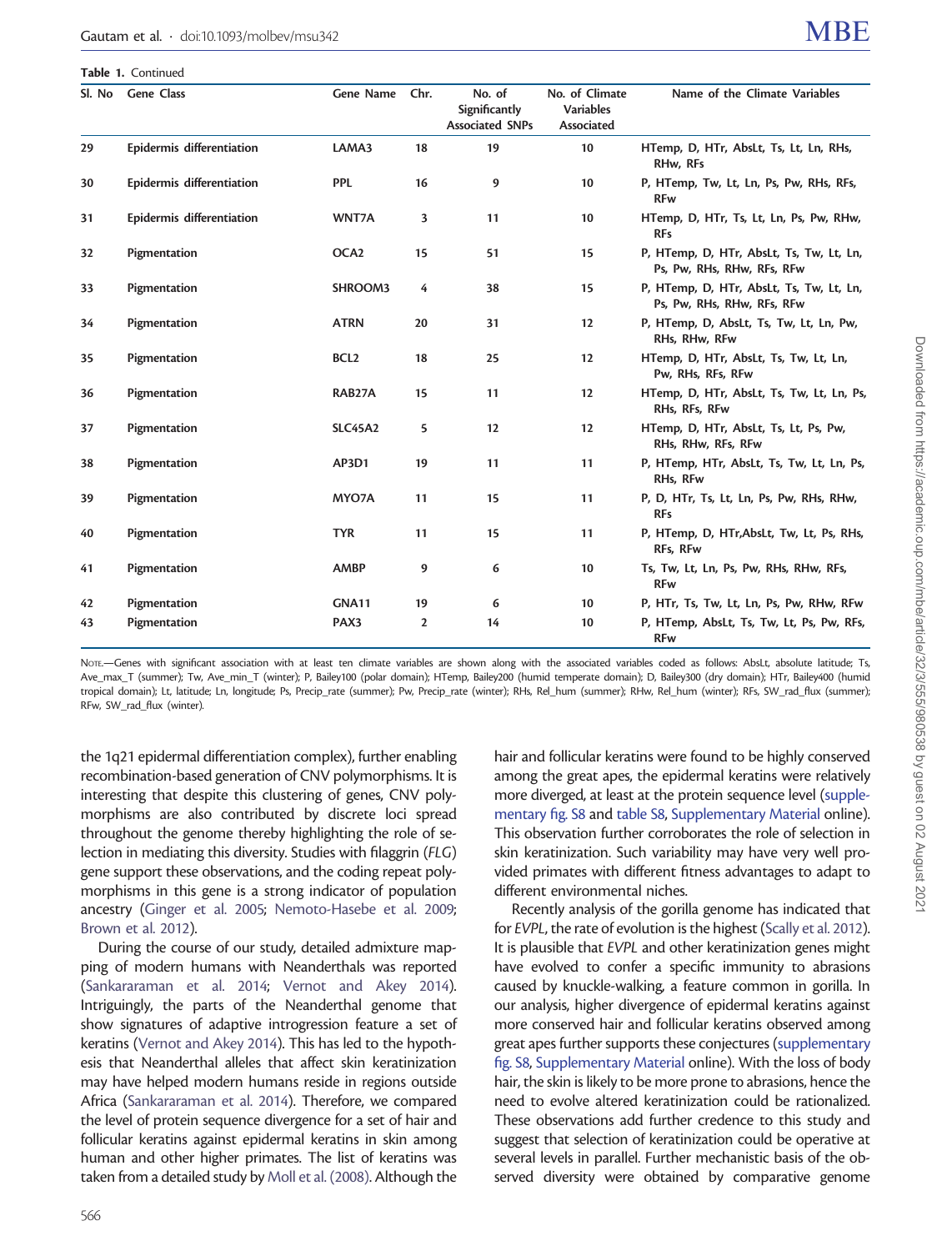analysis. The human–chimpanzee divergence provided perfect system to compare near-identical genomes fixed by speciation, yet the skin phenotypes are distinct in the interaction with the environment. The adaptive changes in the keratinization correlate well with the loss of body hair in the hominin lineage, which could have posed a major physiological challenge with respect to TEWL and thermoregulation. Orchestrated genetic changes in keratinization genes provide a tangible solution to ameliorate this stress. This was also corroborated by the observation of accelerated evolution in genes (estimated by the Ka/Ks ratios) of the keratinization process compared with pigmentation and housekeeping genes in humans with respect to eight vertebrate species. These organisms differ in their interaction with immediate environment specifically the TEWL. Strikingly, the bottlenose dolphin showed remarkably higher Ka/Ks for keratinization process (0.26 compared with the average 0.19), whereas for all other three processes, the Ka/Ks values were comparable to the other species. Comparison of GRM divergence and accelerated evolution across human–chimpanzee pair (Ka/Ks  $> 0.4$ ) revealed no overlap of genes, suggesting that the evolution in coding and regulatory regions are operative in different sets of genes.

Migration of humans across continents exposes them to varied conditions. The observed genetic diversity in keratinization process could confer differences in skin adaptation to changing environments in a manner similar to that of pigmentation. Although the importance of pigmentation in protecting the skin from UV radiations is well appreciated, the protection mediated by altered keratinization in this regard is not clear (Natarajan et al. 2014). It is likely that a thick stratum corneum acts as an effective UV barrier. Alternately, keratinization changes could affect the manifestation of pigmentation in the human skin. This possibility arises from the observation that skin pigmentation is due to the presence of melanosomes in keratinocytes. Hence, keratinization changes may affect the distribution of melanosomes and thereby modulate the appearance of skin color. Although testing this relationship is beyond the scope of this study, this aspect needs to be evaluated carefully both at the molecular and tissue level in future.

In human populations, seasonal variations in climatic conditions predispose individuals to develop skin disorders like psoriasis. It is interesting to note that the prevalence of psoriasis is more in the colder northern region including the polar belt and contrastingly low in the tropic (Chandran and Raychaudhuri 2010). We observe LCE cluster genes to be significantly associated with all winter-related climate variables, for example, temperature, precipitation rate, relative humidity, and short wave radiation flux. Similarly, trichohyalin (TCHH) is associated mostly with summer-related variables (temperature, relative humidity, and SW radiation flux). In several independent population-based studies, CNVs in three loci consistently associate with psoriasis (Bergboer et al. 2010; Huffmeier et al. 2010; Prans et al. 2013). Two of the dermatological disorders affecting skin keratinization, psoriasis, and atopic dermatitis have strong genetic links. Deletion CNV of the LCE3C-LCE3B locus strongly correlates with the

incidence of psoriasis (Bergboer et al. 2010; Huffmeier et al. 2010). In atopic dermatitis, CNV in FLG gene affects the risk of atopic dermatitis in dose-dependent manner (Brown et al. 2012). Atopic dermatitis is prevalent in northern Europe, and its incidence is lower in Asia and south-east Asian populations (Naldi et al. 2009). Thus, differences in CNV prevalence in keratinization genes across populations suggest that phenotypes and disorders are likely to manifest differently in different ethnicity and geographical conditions. Decreased TEWL and increased skin hydration have been reported in the lesional psoriatic skin (Lee et al. 2012). At the molecular level exposure to simulated changes in environmental humidity of stratum corneum induces enhanced keratinocyte proliferation and inflammatory markers in mice models (Denda et al. 1998). The effect of environment may operate at two distinct levels in the disease manifestation. Although the direct effect would be transient and homeostatic in nature, the role of environment in selecting genetic variants would compound the manifestation and etiopathological investigation of these dermatological disorders. In our analysis, LCE1D, LCE6A, and SCEL featured across all four analyses, suggesting that these structural keratinization components are under immense selection (supplementary fig. S9 and table S7, Supplementary Material online). Our study also provides a list of candidates that could be important in understanding disease prevalence and manifestations linked to dermatopathological conditions.

Given the selection of skin pigmentation by environmental cues, it is not surprising that other aspects of skin functions are also under selection. However, substantiating evidence in this regard and the extent of genetic involvement have so far remained enigmatic. On the basis of our multipronged study, we propose that similar to the evolution of skin pigmentation (Jablonski and Chaplin 2000; Pickrell et al. 2009), genomic alterations in keratinization are an adaptive response and are under selection from the environment. It is likely that individual genotypes are selected for appropriate balance between opposing environmental pressures culminating in the diversity across individuals and populations. In conclusion, our study provides multiple lines of evidence of diversity in keratinization and provides possible mechanistic basis of selection operational in this phenotype. A better understanding of the possible gene-environment links and their downstream effects will have prognostic implications.

# Materials and Methods

#### Design of Strategies for Analysis

To address the influence of environment in shaping the keratinization function of skin, we adopted a multipronged approach involving four independent analyses. The study was synthesized from serendipitous observations converging from two independent unbiased genome-wide analyses. This was further substantiated following two focused comparative analyses. An earlier study by our group on large CNVRs in 26 diverse Indian populations using a low density Affymetrix 50K array had revealed enrichment in a large number of processes that could contribute to phenotypic diversity.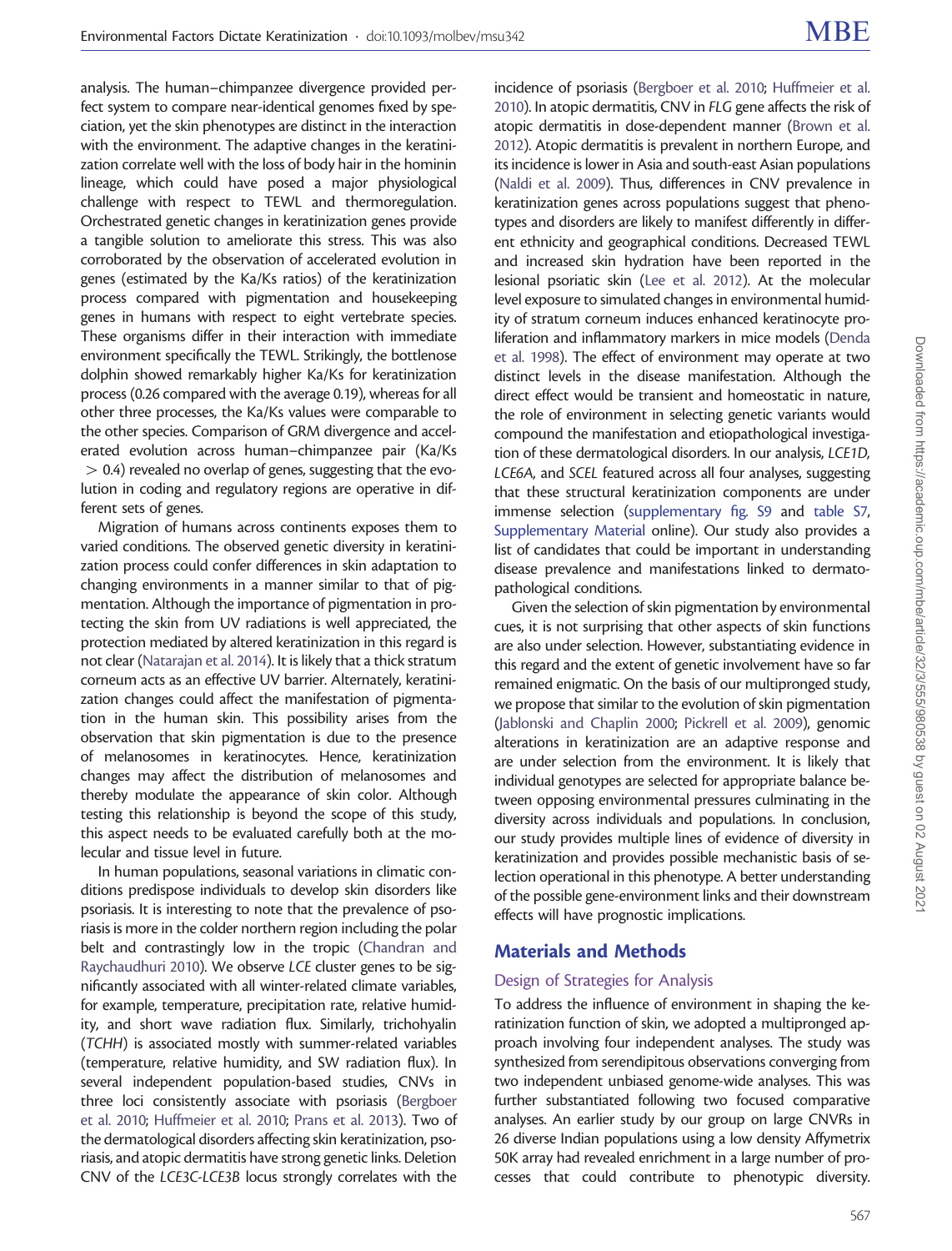Keratinization process was amongst the top enriched classes. We followed the lead to study and compare their distribution between Indian and HapMap populations and validated using a higher density array (Affymetrix 6.0). The second genome-wide approach was aimed at understanding the contribution from promoter regions in functional divergence between chimpanzee and human. Macaque was considered as an outgroup to trace the event that was specific to the chimpanzee–human lineage. A total of 4,316 orthologous promoters that could be mapped with confidence across all three organisms were considered. Keratinization was observed as one of the most enriched processes. Loss of body hair has been one of the prominent events during speciation in chimpanzee–human lineage. A major adaptive process to regulate TEWL could be mediated through changes in the keratinization process. This lead was further pursued in detail to dissect the functional elements that could contribute to this divergence. The contribution of repeats in divergence was addressed by comparing the divergence between sequences in the presence and absence of repetitive DNA identified using RepeatMasker algorithm (http://www.repeatmasker. org/, last accessed December 20, 2014). Also the divergence in the coding regions from the same genes was compared with that of their noncoding counterparts. We analyzed and curated a set of genes involved in skin-related processes, namely pigmentation, epidermal differentiation, and keratinization, to assess variations and signatures of selection throughout this study (supplementary table S3, Supplementary Material online). As keratinization and epidermal differentiation processes are related, several genes were considered under both categories based on annotation. A set of well-characterized housekeeping genes reported on two studies were taken (Eisenberg and Levanon 2003; Chang et al. 2011) (supplementary table S4, Supplementary Material online).

The two focused approaches involved exploring the role of climatic variables in keratinization and its evolution across different vertebrate species. For the first analysis, we compared the association of SNPs with environmental parameters among the four classes of genes in the dbCLINE database (http://genapps2.uchicago.edu:8081/ dbCLINE/main.jsp, last accessed December 20, 2014). This database harbors information on SNPs that are significantly associated with climatic parameters across different continental populations from similar ecoclines. Analysis of the curated set of genes that harbor SNPs with significant TR provided a measure for the influence of environmental parameters on these processes. The second approach involved a comparative analysis of protein level sequence divergence in the four gene sets across nine vertebrates, which differ in their skin/integument physiology owing to their differential interaction with the environment and TEWL. Zebrafish is clearly aquatic and is constantly exposed to water as a part of the environment; western clawed frog being an amphibian would need to balance aquatic and terrestrial niches; anole lizard is completely terrestrial but it thrives in humid tropical forests; chicken has additional integuments in the form of feathers on the skin that is likely to give protection; mouse is a nocturnal

furry mammal with burrowing habits; and rhesus monkey, chimpanzee, and humans share genomic similarity although humans differ with respect to the loss of epidermal hair. Additionally, the recently sequenced bottlenose dolphin genome provides an interesting comparison, as this mammal has secondarily adapted to and reacquired an aquatic lifestyle. Ka/Ks ratio that provides an index for assessing the role of selection in governing diversity across the four processes was calculated pair-wise between each animal and human. Details of each analysis are provided below.

#### Identification of Gene Sets for the Analysis

All the GO terms for keratinization, epidermal differentiation, and pigmentation were fetched from DAVID (http://david. abcc.ncifcrf.gov/, last accessed December 20, 2014.). We first created a list of genes with known function in each of the processes involved: Like for keratinization, we enlisted all the genes that have been reported in published scientific literature to affect keratinization of epidermal skin and cornification of keratinocytes, either directly or via intermediates. This set of manually curated genes was treated as reference.

To finalize the gene lists for further downstream analyses, we performed the following steps: We removed all those categories, which were not related to skin (like eye pigmentationrelated GO terms). Next we compared all the genes from each GO term with our reference set. Those that overlapped between the two sets were included. For those genes in a particular GO term which did not overlap with our reference set, we again manually checked for literature support. Although deciding whether to include a gene is the particular category, we essentially checked for three criteria: If mutation in that gene results in a disease phenotype related to that process, if that gene is a structural component of the particular cell type where that process occurs, and if that gene codes for enzymes catalyzing some steps of biochemical reactions involved in the process. With all these done, if 70% of the total genes of a particular GO term could be binned to the process, that GO term was taken as a whole. This was done because two of our approaches downstream were GO term centric. Terms that were removed are highlighted in red in supplementary table S3, Supplementary Material online. Additionally, to give further credence to the list of gene chosen, we checked their expression values from microarray data (done in our laboratory, data unpublished). For genes enlisted under keratinization and epidermal differentiation, we checked their expression in a microarray data on primary human keratinocytes and whole epidermal skin of subjects (average value of 13 different individuals was considered). For genes of pigmentation, we looked up for their expression values and found them highly expressed in primary human melanocytes.

Thus, we arrived at three sets of genes for keratinization, epidermal differentiation, and pigmentation. These sets also have genes, which occur in more than one process since all of them show considerable overlap in their biology. We retained the genes in whichever process it was represented and treated them independently.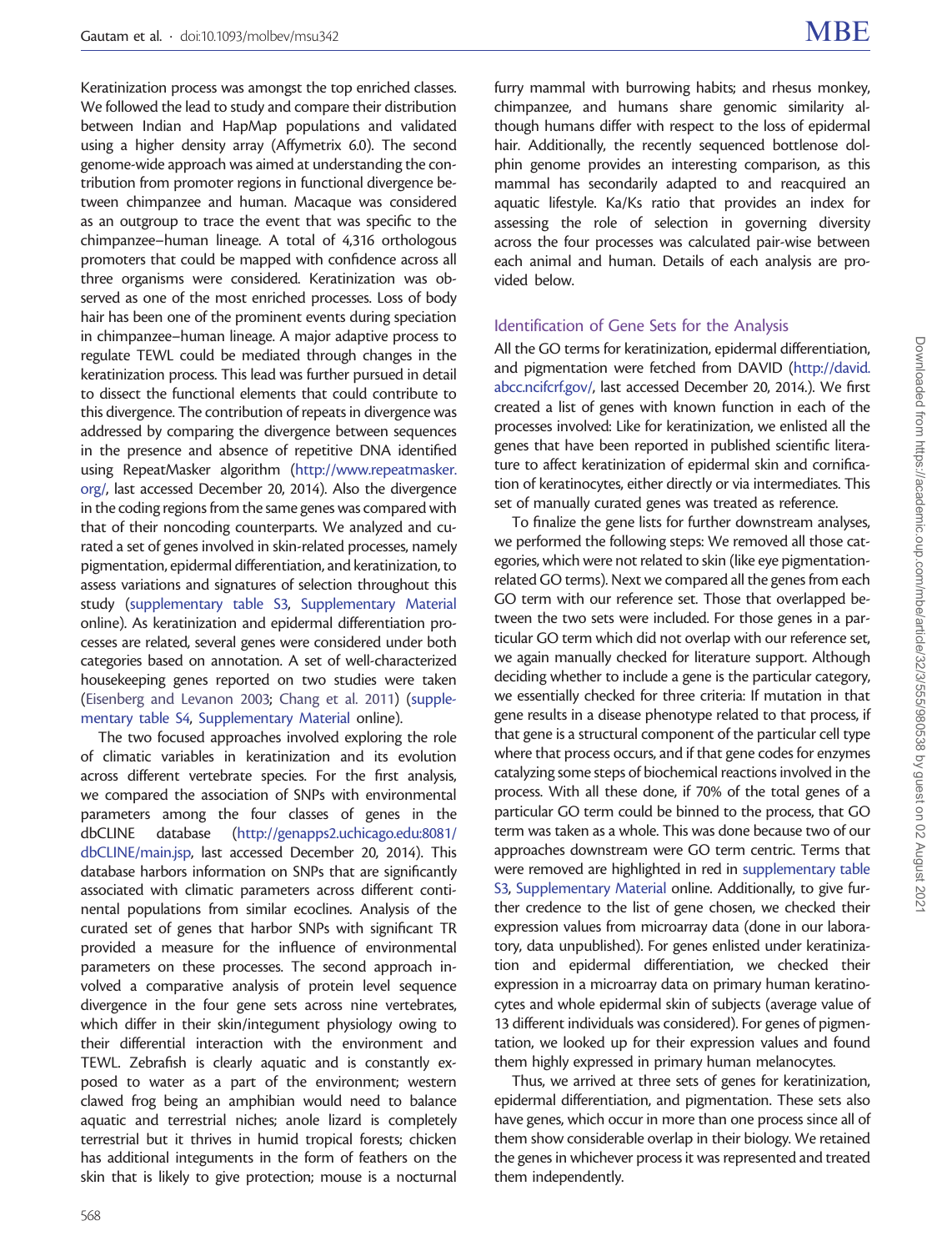As a suitable control set against our skin-related genes, we have taken a consensus of two published studies (Eisenberg and Levanon 2003; Chang et al. 2011) (supplementary table S4, Supplementary Material online), which have quantified gene expression in a wide range of physiological conditions and classified genes as "housekeeping" only if they show a relatively constant expression pattern across multiple tissues and conditions. Because their expression is mostly unperturbed, we anticipated that these genes will also exhibit a nondirectional basal level of association with different climate variables and hence would be an appropriate control in our study.

#### CNV Detection and Enrichment Analysis

To calculate if there are any differences between Indian and global populations in terms of CNV representation for three gene classes under study, we used ten HapMap populations (International HapMap et al. 2007) (CHB, JPT, MEX, YRI, ASW, LWK, CHD, TSI, CEU, and MKK) and 26 Indian populations as reported earlier (Gautam et al. 2012) (refer to supplementary table S1, Supplementary Material online, for details). Furthermore, we have also taken seven Indian populations, which are genotyped on Affymetrix 6.0 array, similar to the one used for HapMap populations. Six of these populations (IE-N-LP5, OG-W-IP, IE-W-LP4, IE-N-LP9, IE-N-LP1, and IE-W-LP3) are also present among 26 Indian populations in our previous population panel along with one more North Indian (Population ID—IND) population included in the data.

Further curation and analyses were performed as detailed below. For all the HapMap populations, we downloaded the raw intensity data (.CEL files) of SNP array (Affymetrix Genome Wide Human SNP Array 6.0). We detected the CNV in HapMap as well Indian data using Affymetrix Genotyping Console 4.1.3. For CNV calling, we used a set of 270 HapMap subjects as reference set for both the population sets. We followed QC criteria of minimum of five contiguous probes per CNV segment and interprobe distance less than 10 kb. Finally, CNVRs generated for all the populations were annotated using RefSeq gene list from UCSC hg18 build (http://genome.ucsc.edu/, last accessed December 20, 2014).

For each population, we calculated the number of samples reporting genes overlapping with CNVs (deletion and amplification) in each gene class. The sample count thus obtained was divided by the total number of samples in a given populations to get sample frequency. This was plotted for worldwide and Indian populations. The significance of difference between HapMap and the Indian population for each category was calculated using Student's t-test.

Results of FAC using DAVID Bioinformatics Resources were extracted from the earlier work (Gautam et al. 2012). There was significant (Fisher exact P value  $< 0.001$ ) enrichment in processes like keratinization/epidermis morphogenesis. The FAC involves module-centric approach to find the functionally related clusters of genes in large gene list (supplementary table S1, Supplementary Material online).

## Human–Chimpanzee Divergence Study Collection of Orthologous Sequences

We retrieved the orthologous sequences for the 5-kb promoter-proximal and the coding regions from human, chimpanzee, and macaque. The human transcripts were fetched from the RefSeq database through UCSC table browser (http://genome.ucsc.edu/, last accessed December 20, 2014) (Karolchik et al. 2003). On the basis of common gene annotation between human and chimpanzee in RefSeq, we identified a total of 19,199 promoter sequences to search for orthologs. The chimpanzee and the macaque genomes were also downloaded to perform Blast-Like Alignment Tool (BLAT) against the promoter sequences for finding the best match in these genomes. BLAT gave multiple hits based on the position of matches in both the genomes. We filtered these hits to identify the best match, applying several cutoffs to minimize false positives: We excluded promoters which had multiple hits, mapped to Y chromosome, had less than 80% nucleotide match, a total alignment span of less than 4,000 and greater than 6,000 bases, and those alignments starting after the tenth base and terminating before the 4,989th base (supplementary text S1, Supplementary Material online). This yielded 8,788 and 14,332 orthologous promoters for macaque and chimpanzee, respectively; 7,314 being common between the two sets. Additionally, these promoters were also quality checked for poorly sequenced regions to increase the confidence of the data. Finally, a set of 4,316 orthologous promoters among human, chimpanzee, and macaque was obtained (illustrated with the help of a flowchart in supplementary text S1, Supplementary Material online).

# Calculation of JC Divergence in the Coding Region between Human and Chimpanzee

Exon coordinates for all the transcripts of 4,316 genes were retrieved from UCSC (Karolchik et al. 2003) (http://genome. ucsc.edu/, last accessed December 20, 2014) table browser in BED format. These files were then submitted to online GALAXY (Goecks et al. 2010) tool (http://galaxy.psu.edu/, last accessed December 20, 2014) to extract pair-wise MAF alignment data between human and chimpanzee for the given coordinates. We then joined pair-wise sequences with each other for a given transcript using excel utilities. Subsequent to this, the exon sequence for each species (human and chimpanzee) were fetched separately followed by alignment with each other using stretcher tool from the EMBOSS (Rice et al. 2000) package (http://emboss.sourceforge.net/, last accessed December 20, 2014). A stand-alone code written in C++ was used to calculate substitutions between the aligned sequences, followed by the calculation of JC divergence using the formula:

JC divergence (for a pair of orthologous sequences) = number of substitutions in alignment/total number of bases in the reference sequence

JC divergence in the coding sequence region for each of the transcripts for all 4,316 genes was calculated and partitioned into 4 quartiles. The highly diverged gene set in the fourth quartile of the box plot was then used to query for enriched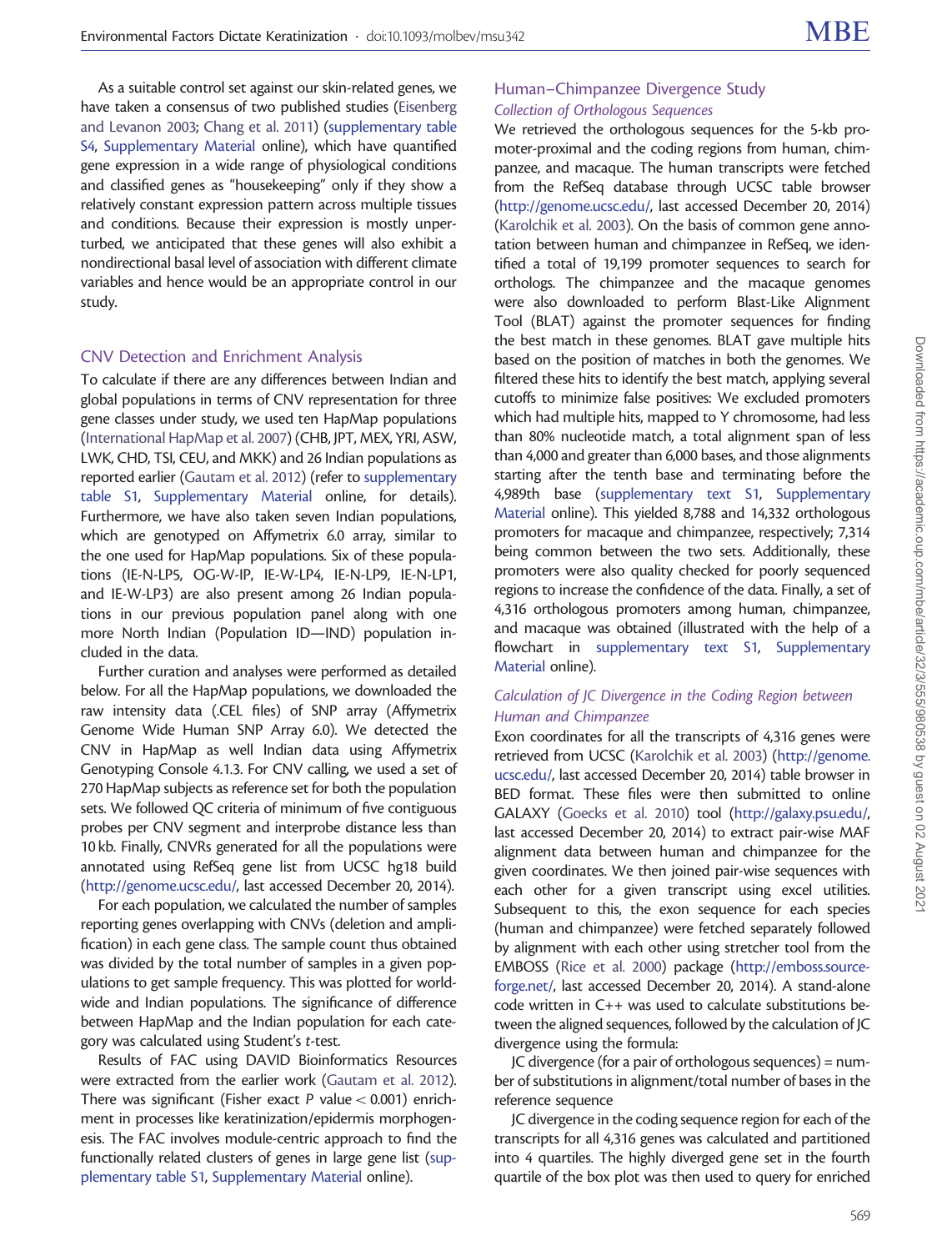biological process within this set using DAVID (Huang da et al. 2009) online tool (http://david.abcc.ncifcrf.gov/, last accessed December 20, 2014), and the original set of 4,316 genes was considered as background.

#### Identification of GRMs

A stand-alone global alignment tool stretcher, from EMBOSS (Rice et al. 2000) package (http://emboss.sourceforge.net/, last accessed December 20, 2014), was utilized with its default parameters to align the orthologous promoter sequences between human–chimpanzee, human–macaque, and chimpanzee–macaque. This alignment data were used to annotate the positions of the aligned bases and to calculate the exact number of GRMs gained or lost.

We identified 202 putative GRMs for the promoter sequence with vertebrate non redundant minSUM profile (along with high quality matrices) with the help of P-match tool from TRANSFAC database (Matys et al. 2006) version 12.1 (http://www.gene-regulation.com/cgi-bin/pub/programs/ pmatch/bin/p-match.cgi, last accessed December 20, 2014). The data were parsed based on the length of GRM and its matrix score (GRM length  $\leq$  8, matrix score  $\geq$  0.9 and GRM length  $> 8$ , matrix score  $\geq$  0.8 only were selected) to minimize false positives. We assumed that shorter sequences would have higher chances of false positive matches in the genome.

RepeatMasker (http://www.repeatmasker.org/, last accessed December 20, 2014) was used to retrieve the coordinates of repetitive sequences in the promoters.

#### Measurement of GRM Divergence between the Two Species

With the help of alignment and the GRM positions for an orthologous promoter, it was possible to annotate the novel/ unique and conserved GRM between the two species. Codes were written in C++ to fetch the position-specific novel GRM in both species for the orthologous sequences. GRM divergence for each pair was calculated as the number of unique GRMs, which differed between the two species. Unique GRM in each species was mapped along with the repeat positions to count for GRM divergence harbored by repetitive elements between human, chimpanzee and macaque using C++ program.

# Identification of Highly Diverged Gene Set and Biological Processes Enrichment Analysis

Taking 4,316 genes in the background to avoid any bias, we subjected this set to biological process enrichment analysis using DAVID bioinformatics resources tool version 6.7 (http://david.abcc.ncifcrf.gov/, last accessed December 20, 2014) (Huang da et al. 2009). Data of GRM gain in the promoter between human and chimpanzee for two biological processes (viz. keratinocyte differentiation and epidermal cell differentiation) harbored by repetitive sequences were obtained from the 202 GRMs from 187 genes. We also calculated the Euclidian distance for each GRM for all the genes in an enriched biological process category, and outliers were treated as highly diverged GRMs for that particular category.

# Methodology for Calculating the GRM Divergence in Repetitive Region After Masking CpG Sites

Data for CpG sites for human (hg18) and chimpanzee (panTro2) were obtained from the UCSC table browser. The coordinates of CpG sites and the 5Kb promoter sequence from human and chimpanzee were validated extensively before mapping the GRMs coordinates to the CpG coordinates. A C++ program was written and executed to map the unique GRMs to human and chimpanzee promoters (GRM divergence in total) over the CpG coordinates. CpG-mapped GRMs were also overlaid with the GRMs mapped within repetitive region to find out GRMs which were contributed by repetitive region and were located within CpG islands. We further used this information to calculate GRM divergence contributed by repetitive region which were not contributed by CpG sites for each gene (4,316 genes). Genes present within the fourth quartile (highly diverged set) was overlapped with fourth quartile gene set (obtained with reference to total GRM divergence between chimpanzee–human) and fourth quartile gene set (obtained with reference to GRM divergence contributed by repetitive region between human–macaque). A set of 262 genes was obtained overlapping between total GRM-diverged genes and repetitive region (without CpG) for chimpanzee–human but unique to genes with GRM divergence contributed by repetitive region in macaque–human. This gene set was then analyzed for biological process enrichment wherein we find very minor changes in the biological processes when compared with the previous analysis where no CpG masking was done.

# Exploring the Association of Genes in Different Classes with Environmental Variables

We used the climate and allelic frequency data for 60 populations from the study reported earlier (Hancock et al. 2011). This data comprise 938 unrelated subjects from Human Genome Diversity panel along with four HapMap populations from Phase 3 and four populations genotyped by them. We downloaded the latest data (dbCLINE ver 4.0) for climate and ecoregion variables along with allele frequencies (with Bayes factors and TR statistics) from dbCLINE database (http://genapps2.uchicago.edu:8081/dbCLINE/main.jsp, last accessed December 20, 2014). To check if there are any discernible correlations with gene in the different classes with environmental data, we used the TR statistic for each SNP– environmental pair. The value of TR ranges between 0 and 1 and can be treated as empirical P value. Our analysis data set included three classes of genes (keratinization, epidermal differentiation, and pigmentation). As a control, we used a set of 184 housekeeping genes (details in supplementary tables S3–S5, Supplementary Material online).

We selected all the SNPs within and 2 kb upstream and downstream of the genes from UCSC hg18 build (http:// genome.ucsc.edu/, last accessed December 20, 2014) (refer to supplementary table S5, Supplementary Material online). From all possible SNP–environmental variable pairs, we selected those that showed TR statistic  $< 0.05$  (which is indicative of significant association with climate/eco-region variables). Then to compare among four gene classes, we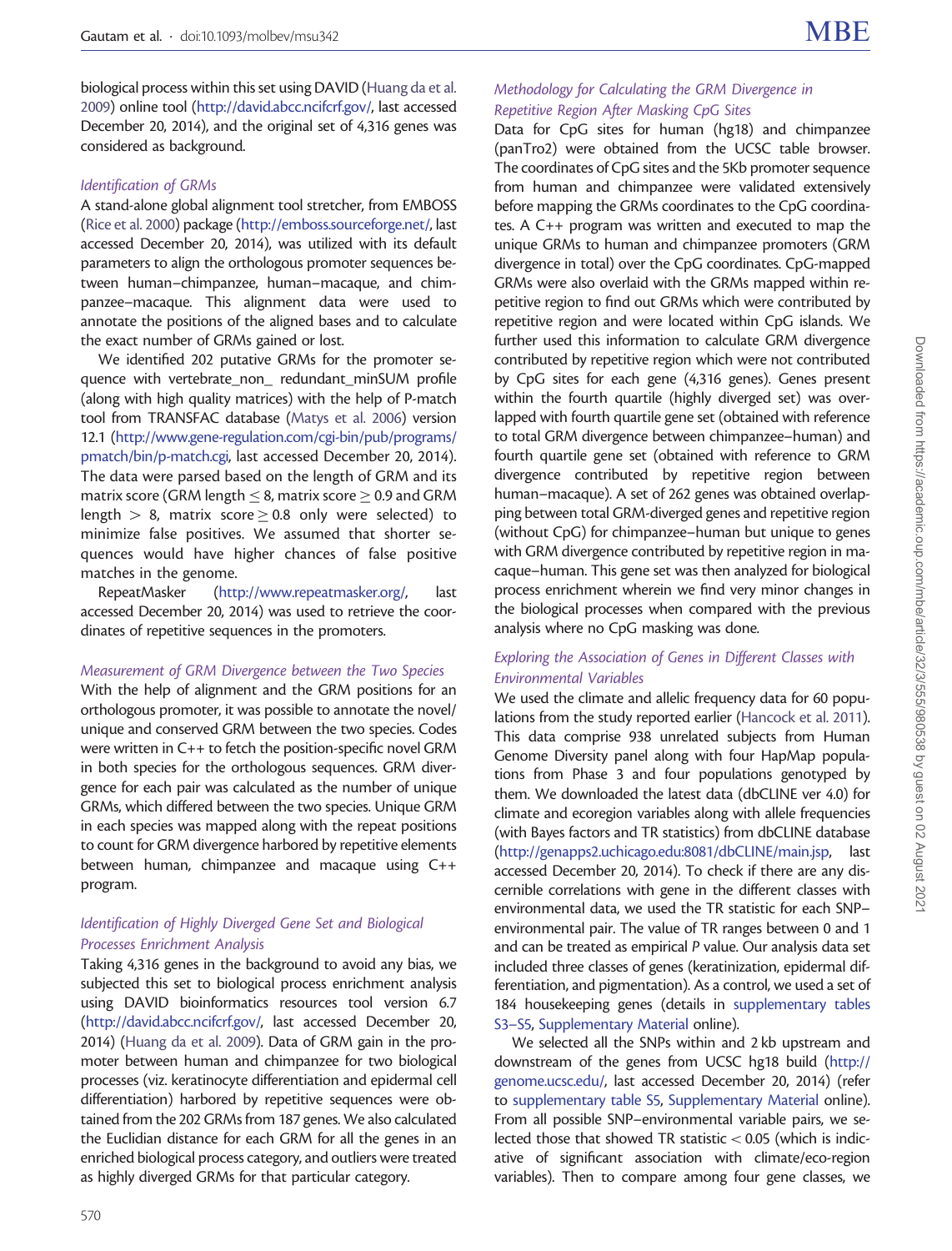calculated the percentage of the genes, which have SNPs exhibiting significant association with the environmental variable.

The representation of SNPs (average number of SNP/kb) across the categories was observed to be slightly higher for keratinization and epidermal differentiation when compared with pigmentation and housekeeping genes (5.77 and 5.26 vs. 3.35 and 3.16, respectively). On comparing the SNP representation per gene, keratinization and pigmentation were well represented (245 and 215, respectively) compared with epidermal differentiation and housekeeping genes (158 and 55, respectively) (supplementary table S6, Supplementary Material online). To identify a pathway-specific signal and prevent few high scoring SNPs to skew the analysis, we considered genes with at least one SNP with  $TR < 0.05$  as reported in Hancock et al. (2011). This would also reduce the representation bias across genes and processes.

We displayed the SNP association results in Manhattan plots (fig. 3a and supplementary fig. S7, Supplementary Material online). For which all the SNP–climate variable pairs are displayed in Manhattan plot for all the variables. This was done for all the three gene classes of epidermis differentiation, keratinization, and pigmentation. A cutoff of 0.05 is applied and depicted as horizontal line. All plotting was done in R Programming language (http://CRAN.R-project. org/, last accessed December 20, 2014).

#### Phylogenetic Analysis

For all genes, their HGNC symbols were converted to corresponding NP IDs (representing all the protein isoforms that a particular gene is reported to code for). Only well-annotated protein isoforms were retained; all others including predicted proteins (represented by XP IDs) were eliminated. Then we selected only human-specific NP IDs, thereby removing all protein entries which have come from some other species. For genes with multiple protein isoforms, we chose only that NP ID which represents the longest protein isoform (downloaded from NCBI).

Next, we performed protein sequence BLAST for each of human protein homologs carried out against the database of all nonredundant protein sequences in the NCBI repository for rest of the eight selected species. The BLAST results were downloaded as text files from dropdown menu itself and then best isoform match was identified as the first reported match against each species. The values of percentage identity (calculated based on given alignment criteria), as well as query cover and E value obtained from the BLAST result were extracted from the text files with the help of excel utilities. The data obtained had gone through extensive manual quality checkups. A cutoff of 30% was kept for query cover (at least 30% of the protein should have been queried for it to be included; those entries that did not clear this cutoff were denoted as blue boxes in fig. 4). E values of  $< 10^{-4}$  were only considered; rest were discarded. There were some NP IDs for which protein identity values could not be found in the BLAST results for certain species (White boxes are used to denote both of these in fig. 4). The tabulated data have been

provided in supplementary table S8, Supplementary Material online. Upon procuring the protein identity percentage values for all the proteins for all nine species, heat map was constructed using R package (http://www.r-project.org/, last accessed December 20, 2014).

#### Ka/Ks Estimation Method

Orthologous protein sequence IDs for all eight species (except human) were identified against each human protein NP ID using the data obtained from the best hits of BLAST results. The sequence IDs of mRNAs (NM IDs) encoding these proteins were also identified for each of these NP IDs from the NCBI database. Protein and mRNA sequences (corresponding to these NP and NM IDs, respectively) were then fetched from NCBI database. ParaAT (a Parallel Alignment and back-Translation tool) (Zhang et al. 2012) was used to construct protein-coding DNA alignment for a pair of orthologous genes (between human and each of the eight species) using their respective protein sequence information (http://code. google.com/p/paraat/wiki/ParaAT, last accessed December 20, 2014). The protein sequence information was necessary to match each triplet codon with their respective amino acid. Input files for ParaAT were prepared with the help of excel utilities, text editors, and command-line scripts from linux terminal. Aligned coding DNA for each gene between a pair of the species, that is, human and each of the eight other species (obtained as a result of output from ParaAT tool) was used as input for the KaKs\_Calculator program (Zhang et al. 2006) (http://code.google.com/p/kaks-calculator/wiki/KaKs\_ Calculator, last accessed December 20, 2014) to calculate Ka, Ks, and Ka/Ks values along with their significance score. We selected model averaging (MA) parameter as a maximum likelihood method for calculating the Ka/Ks values. Maximum likelihood method takes into account the sequence evolutionary features such as ratio of transition/transversion rate and nucleotide frequency to incorporate all these features into a codon-based model. In the case of MA, it takes an average of substitution rates for given seven models to calculate Ka/Ks ratio.

#### Ka/Ks Analyses

To compare Ka/Ks distribution (calculated between human with each of the eight other species) among four biological processes, we first binned the Ka/Ks values in the range of 0–2.5 with an interval of 0.1 (data can be found in supplementary table S8, Supplementary Material online). The number of genes falling within each bin were calculated based on their Ka/Ks values for each species compared followed by their calculation in percentage. These percentage values were then plotted (for each of the compared species) for all the four biological process using R-software (http:// CRAN.R-project.org/, last accessed December 20, 2014).

## Study of the Effect of CpG Masking upon Ka/Ks Ratio (Coding Divergence) for Selected Candidate Genes

Twelve genes having high Ka/Ks ratio (between human and any other species under study as the case might be) from the keratinization gene set were prioritized for this study.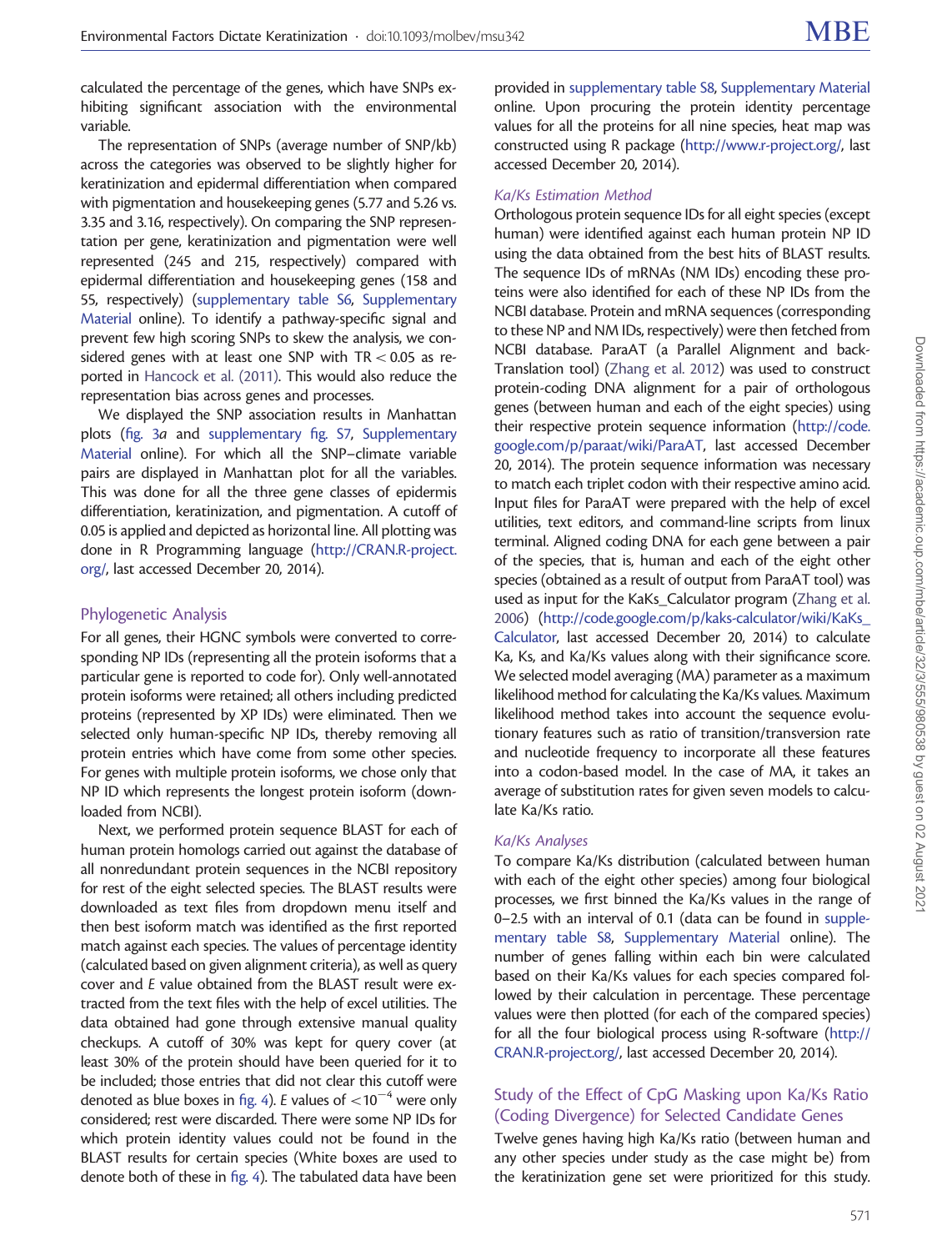Aligned human mRNA for the pair of compared species was then subjected to BLAT against human hg18 database to get the coordinates on the human genome. These coordinates were then overlapped with the CpG sites of the same genome build to identify and mask these from the alignment, so as to create one without having these sites (with some manual curation). The aligned mRNA sequences were used to calculate the Ka/Ks ratio using KaKs\_Calculator program (http:// code.google.com/p/kaks-calculator/wiki/KaKs\_Calculator, last accessed December 20, 2014).

# Members of IGV

Samir K. Brahmachari, Partha P. Majumder, Mitali Mukerji, Saman Habib, Debasis Dash, Kunal Ray, Samira Bahl, Lalji Singh, Abhay Sharma, Susanta Roychoudhury, G.R. Chandak, K. Thangaraj, D. Parmar, Shantanu Sengupta, Dwaipayan Bharadwaj, Srikanta K. Rath, Jagmohan Singh, Ganga Nath Jha, Komal Virdi, V.R. Rao, Swapnil Sinha, Ashok Singh, Amit K. Mitra, Shrawan K. Mishra, Qadar Pasha, Sridhar Sivasubbu, Rajesh Pandey, Aradhita Baral, Prashant K. Singh, Amitabh Sharma, Jitender Kumar, Tsering Stobdan, Yasha Bhasin, Chitra Chauhan, Ashiq Hussain, Elyanambi Sundaramoorthy, S.P. Singh, Arun Bandyopadhyay, Krishanu Dasgupta, A.K. Reddy, Charles J Spurgeon, M. Mohd Idris, Vinay Khanna, Alok Dhawan, Mohini Anand, R. Shankar, R.S. Bharti, Madhu Singh, Arvind P. Singh, Anwar J. Khan, Parag P. Shah, A.B. Pant, Rupinder Kaur, Kamlesh K. Bisht, Ashok Kumar, Victor Rajamanickam, Eugene Wilson, Antony Thangadurai, Pankaj K. Jha, Mahua Maulik, Neelam Makhija, Abdur Rahim, Sangeeta Sharma, Rupali Chopra, Pooja Rana, M. Chidambaram, Arindam Maitra, Ruchi Chawla, Suruchika Soni, Preeti Khurana, Mohd. Nadeem Khan, Sushanta Das Sutar, Amit Tuteja, K. Narayansamy, Rachna Shukla, Swami Prakash, Swapna Mahurkar, K Radha Mani, J. Hemavathi, Seema Bhaskar, Pankaj Khanna, G.S. Ramalakshmi, Shalini Mani Tripathi, Nikita Thakur, Balaram Ghosh, Ritushree Kukreti, Taruna Madan, Ranjana Verma, G. Sudheer, Anubha Mahajan, Sreenivas Chavali, Rubina Tabassum, Sandeep Grover, Meenal Gupta, Jyotsna Batra, Amrendra Kumar, Abdoulazim Nejatizadeh, Mudit Vaid, Swapan K. Das, Shilpy Sharma, Mamta Sharma, Rajshekhar Chatterjee, Jinny A. Paul, Pragya Srivastava, Charu Rajput, Uma Mittal, Mridula Singh, Manoj Hariharan, Sumantra Das, Keya Chaudhuri, Mainak Sengupta, Moulinath Acharya, Ashima Bhattacharyya, Atreyee Saha, Arindam Biswas, Moumita Chaki, Arnab Gupta, Saibal Mukherjee, Suddhasil Mookherjee, Ishita Chattopadhyay, Taraswi Banerjee, Meenakshi Chakravorty, Chaitali Misra, Gourish Monadal, Shiladitya Sengupta, Dipanjana Dutta De, Swati Bajaj, Ishani Deb, Arunava Banerjee, Rajdeep Chowdhury, Debalina Banerjee, Deepak Kumar, Sumit Ranjan Das, Shrish Tiwari, Anshu Bharadwaj, Sangeeta Khanna, Ikhlak Ahmed, Sumera Parveen, Nivedita Singh, Dipayan Dasgupta, Siddharth Singh Bisht, Rashmi Rajput, Biswaroop Ghosh, Naveen Kumar, Amit Chaurasia, James K. Abraham, Amit Sinha, Vinod Scaria, Tav Pritesh Sethi, Amit K. Mandal, Arijit Mukhopadhyay.

# Supplementary Material

Supplementary text S1, tables S1–S13, and figures S1–S9 are available at Molecular Biology and Evolution online (http:// www.mbe.oxfordjournals.org/).

# Acknowledgments

This work was supported by the Council for Scientific and Industrial Research (grant numbers MLP6201, MLP901, BSC0302, CMM0017). Fellowships to A.B. (JRF-CSIR), A.C. (SRF-ICMR) and P.G. and R.G. (SRF-CSIR) are acknowledged. The authors thank Drs Rajesh S. Gokhale, Abhay Sharma, and Ravi Shankar for their valuable and critical comments.

# References

- Baxter LL, Pavan WJ. 2013. The etiology and molecular genetics of human pigmentation disorders. Wiley Interdiscip Rev Dev Biol. 2: 379–392.
- Bergboer JG, Zeeuwen PL, Irvine AD, Weidinger S, Giardina E, Novelli G, Den Heijer M, Rodriguez E, Illig T, Riveira-Munoz E, et al. 2010. Deletion of late cornified envelope 3B and 3C genes is not associated with atopic dermatitis. J Invest Dermatol. 130:2057–2061.
- Brahmachari SK, Majumder PP, Mukerji M, Habib S, Dash D, Ray K, Bahl S, Singh L, Sharma A, Roychoudhury S, et al. 2008. Genetic landscape of the people of India: a canvas for disease gene exploration. J Genet. 87(1):3–20.
- Brown SJ, Kroboth K, Sandilands A, Campbell LE, Pohler E, Kezic S, Cordell HJ, McLean WH, Irvine AD. 2012. Intragenic copy number variation within filaggrin contributes to the risk of atopic dermatitis with a dose-dependent effect. J Invest Dermatol. 132:98–104.
- Chandran V, Raychaudhuri SP. 2010. Geoepidemiology and environmental factors of psoriasis and psoriatic arthritis. J Autoimmun. 34: J314–J321.
- Chang CW, Cheng WC, Chen CR, Shu WY, Tsai ML, Huang CL, Hsu IC. 2011. Identification of human housekeeping genes and tissueselective genes by microarray meta-analysis. PLoS One 6:e22859.
- Chen FC, Vallender EJ, Wang H, Tzeng CS, Li WH. 2001. Genomic divergence between human and chimpanzee estimated from largescale alignments of genomic sequences. J Hered. 92:481–489.
- Denda M, Sato J, Tsuchiya T, Elias PM, Feingold KR. 1998. Low humidity stimulates epidermal DNA synthesis and amplifies the hyperproliferative response to barrier disruption: implication for seasonal exacerbations of inflammatory dermatoses. *J Invest Dermatol*. 111: 873–878.
- Eisenberg E, Levanon EY. 2003. Human housekeeping genes are compact. Trends Genet. 19:362–365.
- Enamandram M, Kimball AB. 2013. Psoriasis epidemiology: the interplay of genes and the environment. J Invest Dermatol. 133:287–289.
- Farcas R, Schneider E, Frauenknecht K, Kondova I, Bontrop R, Bohl J, Navarro B, Metzler M, Zischler H, Zechner U, et al. 2009. Differences in DNA methylation patterns and expression of the CCRK gene in human and nonhuman primate cortices. Mol Biol Evol. 26(9):1379–1389.
- Gautam P, Jha P, Kumar D, Tyagi S, Varma B, Dash D, Mukhopadhyay A, Mukerji M. 2012. Spectrum of large copy number variations in 26 diverse Indian populations: potential involvement in phenotypic diversity. Hum Genet. 131:131–143.
- George RD, McVicker G, Diederich R, Ng SB, MacKenzie AP, Swanson WJ, Shendure J, Thomas JH. 2011. Trans genomic capture and sequencing of primate exomes reveals new targets of positive selection. Genome Res. 21:1686–1694.
- Gilad Y, Man O, Glusman G. 2005. A comparison of human and chimpanzee olfactory receptor gene repertoires. Genome Res. 15:224–230.
- Ginger RS, Blachford S, Rowland J, Rowson M, Harding CR. 2005. Filaggrin repeat number polymorphism is associated with a dry skin phenotype. Arch Dermatol Res. 297:235–241.